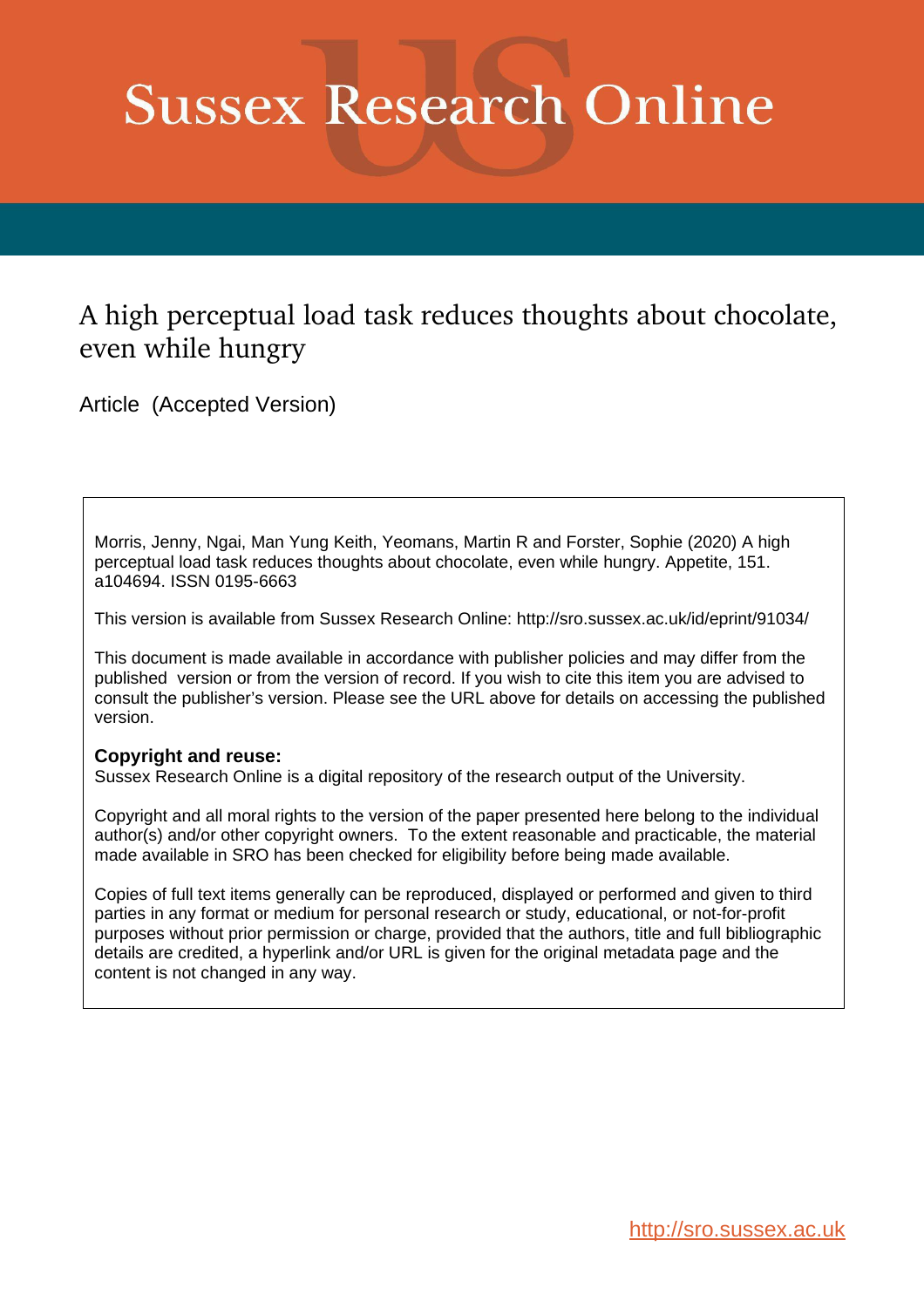A high perceptual load task reduces thoughts about chocolate, even while hungry.

Jenny Morris, Man Yung Keith Ngai, Martin R. Yeomans and Sophie Forster

Department of Psychology, University of Sussex, Falmer, BN1 9QH

United Kingdom

Corresponding Author: Sophie Forster Tel: 01273 876654 Email: S.Forster@sussex.ac.uk Postal address: School of Psychology Pevensey Building 1 Room 2C11 University of Sussex Falmer BN1 9QH

Data for all experiments is available on the open science framework (osf.io/8mep7/)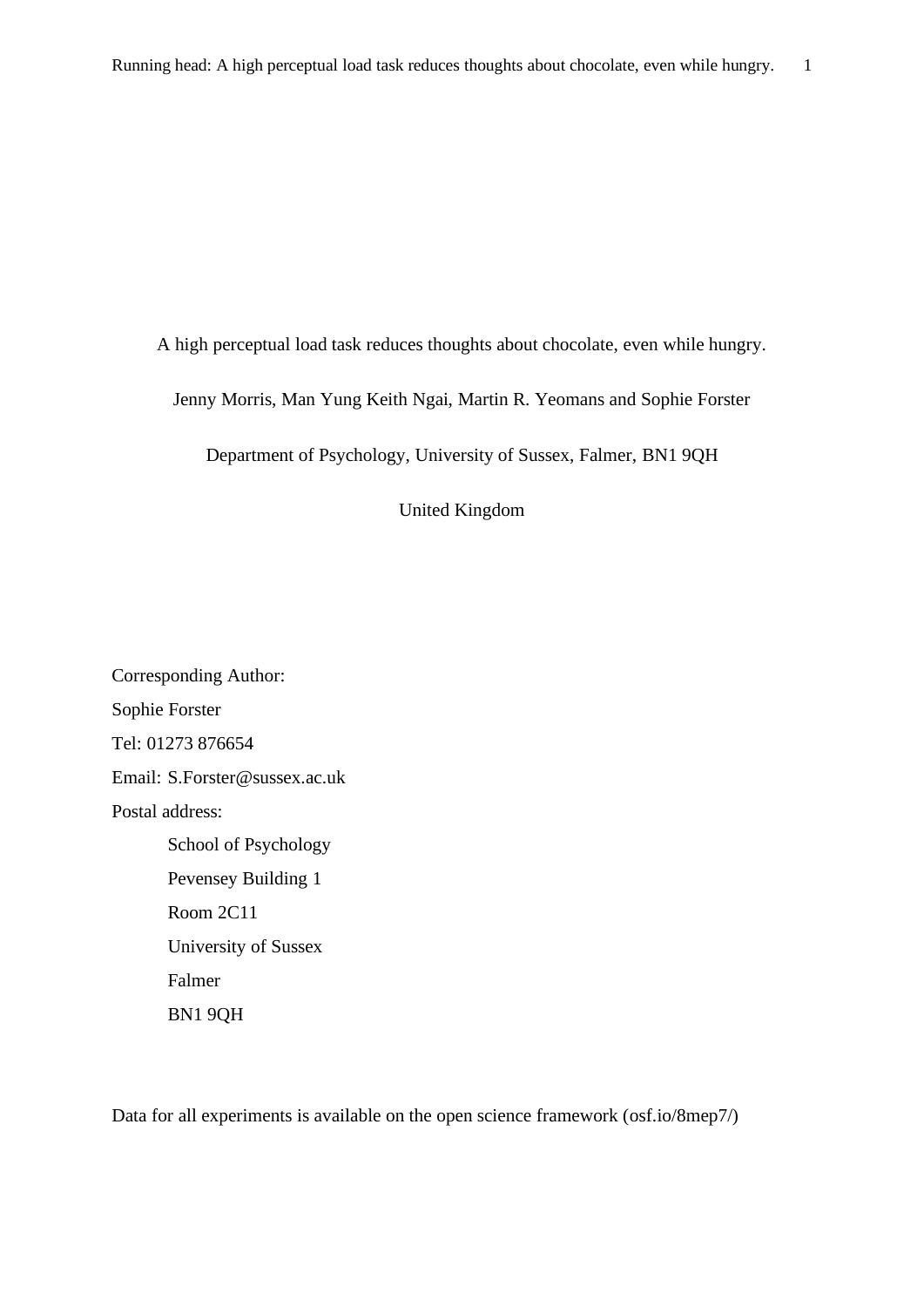#### Abstract

Intrusive thoughts about food can trigger cravings and result in unhealthy eating behaviour. Here we tested whether Load Theory of attention can be applied to the eating behaviour literature and reduce intrusive appetitive-related thoughts. Load Theory predicts that high levels of perceptual load in a task exhaust attentional capacity and so reduces interference from a range of stimuli, including intrusive thoughts. Therefore, this study aimed to test whether perceptual load reduced appetitive-related intrusive thoughts about chocolate. Sixty female participants were first given a chocolate bar to interact with for two minutes, before rating their levels of hunger, craving and liking for chocolate. They were then asked to avoid thinking about chocolate and instead focus attention on a visual search task. Perceptual load was manipulated within-subjects by varying the search set size. Appetitive-related thoughts were measured using both self-caught and probe-caught measures, allowing us to index load effects at varying levels of meta-awareness. Across subjects, the level of appetitive-related thoughts seen in the high load condition was significantly reduced, to less than half the level seen in the low load condition, on both probe and self-caught measures. Furthermore, self-reported hunger, craving and liking for the chocolate were positively correlated with appetitive-related thoughts under low load, but high perceptual load eliminated these state individual differences. Therefore, engaging in perceptually demanding tasks may be a worthwhile strategy for those wanting to disrupt the cycle of craving at the earliest stage.

Keywords: Intrusive thoughts, Food craving, Craving reduction, Perceptual load, Attention.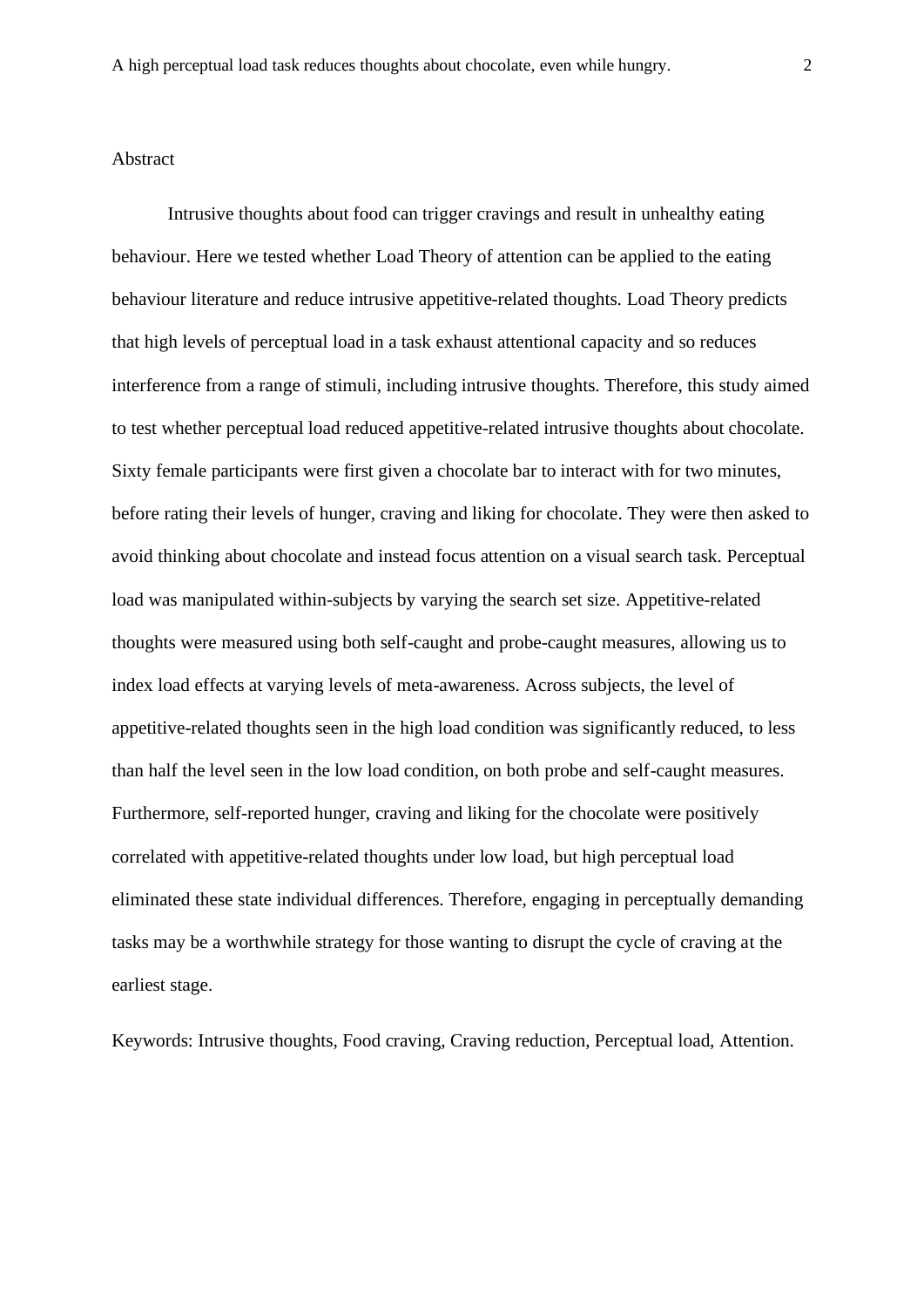#### **1. Introduction**

Overeating can result in obesity, a costly public health issue causing both physical and psychological harm to the individual. Craving has been argued to play a key role in eating behaviour, often resulting in over-eating (Hetherington & Macdiarmid, 1995), difficultly controlling weight (Meule, Westenhöfer  $\&$  Kübler, 2011) and triggering binge eating episodes (Waters, Hill, & Waller, 2001). In addition, high levels of craving have been linked to higher BMI (Delahanty, Meigs, Hayden, Williamson, & Nathan, 2002; Rodin, Manuso, Granger, & Nelbach, 1991). Addiction models of craving have argued that cognitive processes, such as attentional bias (enhanced attentional processing of external stimuli) and subjective experience (e.g., substance-related thoughts), contribute towards substanceseeking behaviour (Franken, 2003; Field, Munafò & Franken, 2003). In relation to food, spontaneous intrusive thoughts have been argued to be a crucial trigger in a craving episode (May, Andrade, Kavanagh, & Hetherington, 2012). It has been suggested (Higgs, 2016) that when the initial thought is maintained in working memory, it then increases the salience of internal information (e.g., physiological state and episodic memories) and external information (e.g., food cues in the environment). For example, a person sitting at their desk may spontaneously think about chocolate, which makes them aware of how hungry they are and then increases the likelihood they notice the chocolate bar in their drawer. The latter example relates to attentional bias, which has been suggested to further perpetuate craving and increase the likelihood of consumption (Franken, 2003; Field, Werthmann, Franken, Hofmann, Hogarth & Roefs, 2016). Therefore, the intrusive thought will then continue to cause craving either until it has been satisfied (by consuming the chocolate) or until the cycle is broken. Following the presented logic, we reasoned that one way of breaking the cycle would be by preventing the occurrence of appetitive-related intrusive thoughts.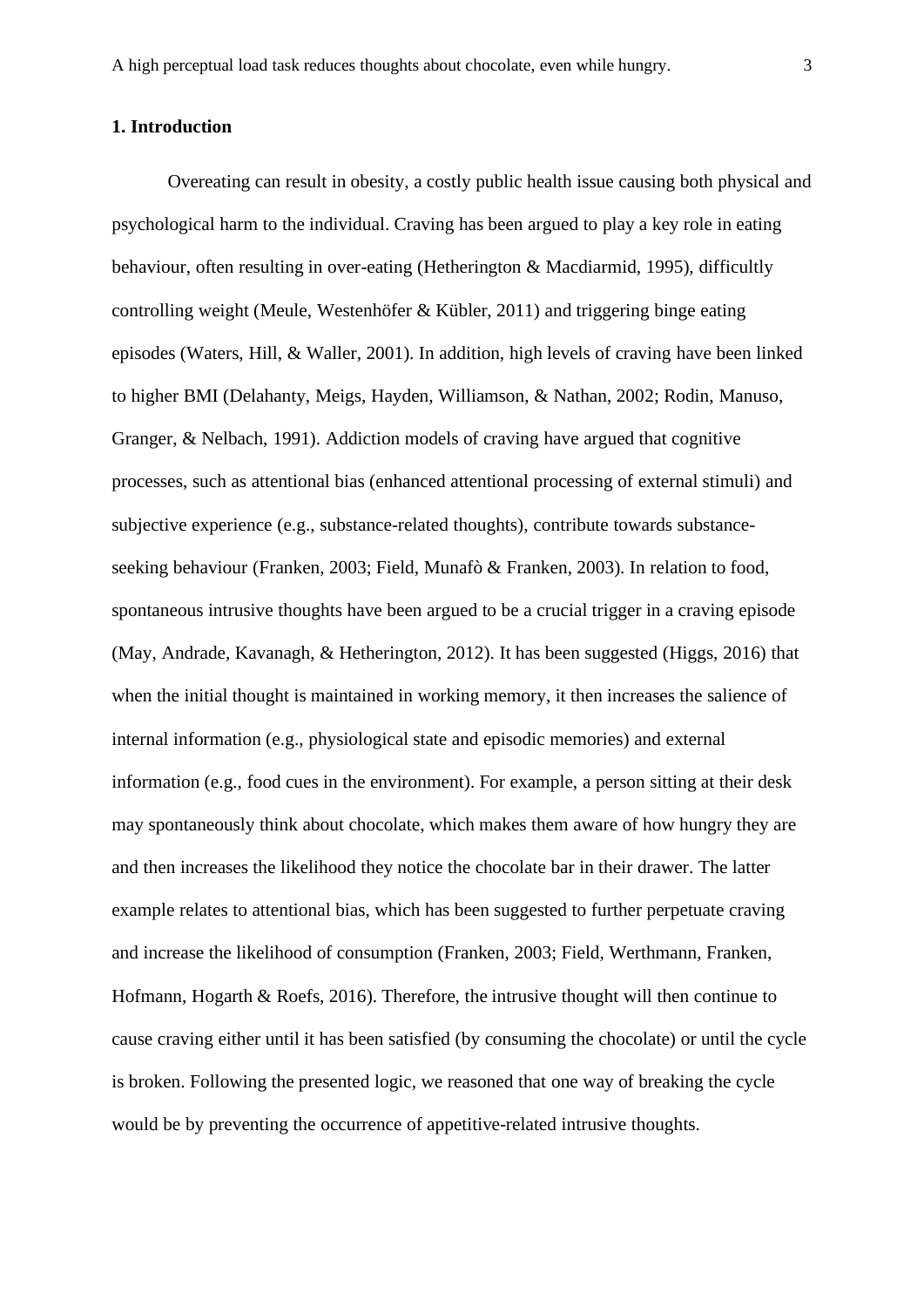The current research sought to elucidate the mechanisms underlying the most effective interventions to reduce appetitive-related thoughts, by applying a key theory of selective attention. Load Theory suggests that attention is a limited capacity resource, and that the extent to which task-irrelevant stimuli are selected for further processing depends on the level of perceptual load involved in the current task (Lavie, 2005; 2010). When perceptual demands are low (i.e. there is little information to process, or a very simple perceptual discrimination), this leaves spare capacity which can spill over to allow processing of other, task-irrelevant stimuli (Lavie, Hirst, De Fockert & Viding, 2004). In contrast, when perceptual demands are high (i.e. involving a large amount of information or complex and subtle perceptual discriminations), irrelevant stimuli are filtered out at an early stage and only relevant stimuli are passed on for further processing.

The powerful effects of perceptual load in reducing task-irrelevant processing have been demonstrated with a range of behavioural measures of distractor interference (e.g. Forster & Lavie, 2008) and intentional blindness (e.g. Cartwright-Finch & Lavie, 2006), as well as measures of neural processing (see Lavie, 2005 for review).The majority of research has focused on the visual domain, but perceptual load has also been shown to reduce processing of multisensory stimuli including olfactory (Forster & Spence, 2018), auditory (Macdonald & Lavie, 2011) and tactile (Dalton, Lavie & Spence, 2009). While most research has focused on the role of perceptual load in external tasks, recent research has shown that high perceptual load in mental imagery can have similar effects (Konstantinou & Lavie, 2013; Konstantinou, Beal, King & Lavie, 2014).

Critically, perceptual load has also been shown to reduce internally-generated sources of task-irrelevant processing: Using a thought-probing method, Forster & Lavie (2009) demonstrated that perceptual load reduced the frequency of task-unrelated thoughts (i.e. mind wandering). Perceptual load has also been shown to reduce task-unrelated thoughts in an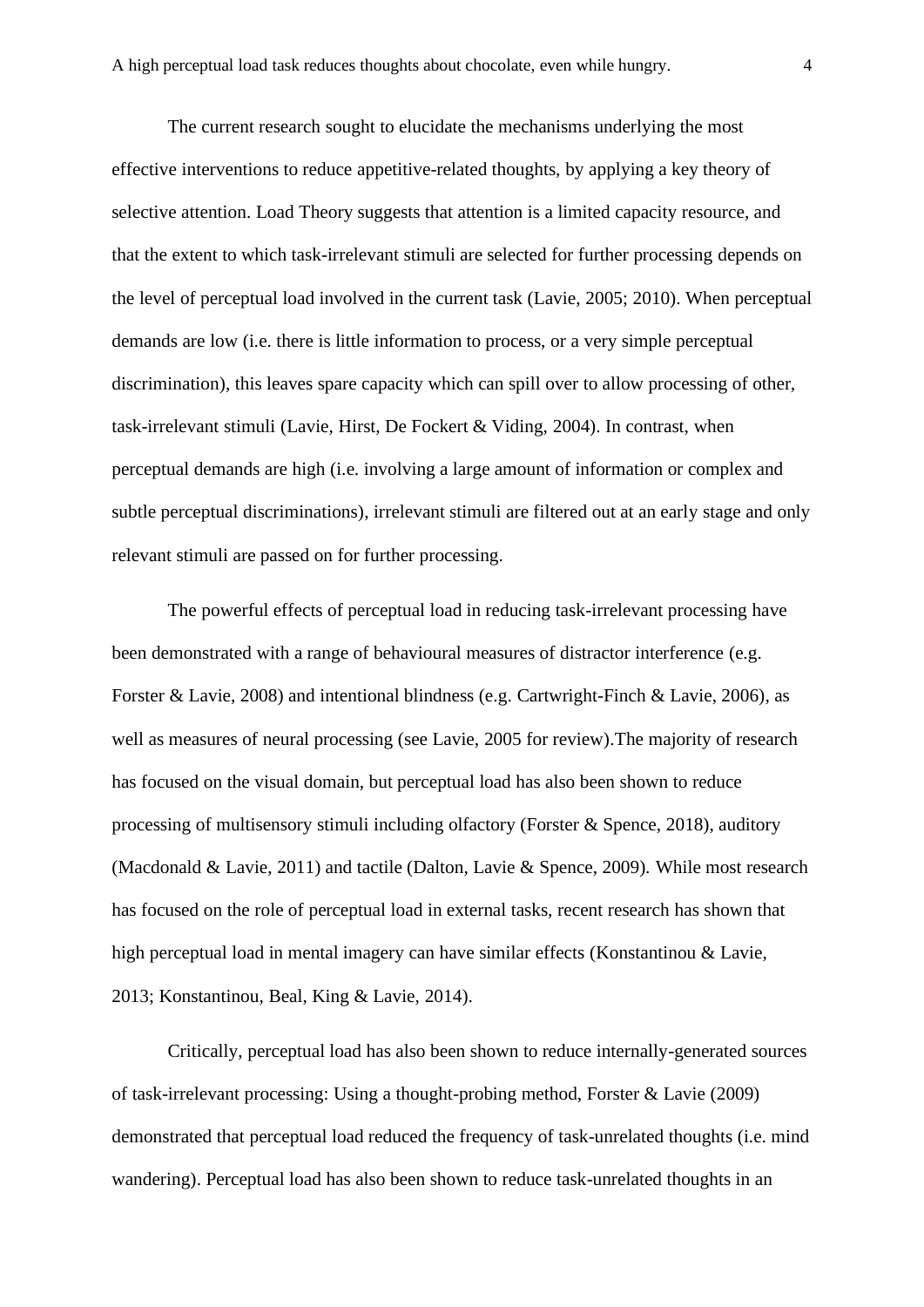applied driving setting, using naturalistic manipulations of perceptual load (Geden, Staicu, Feng, 2018). The effect of perceptual load has not been demonstrated, however, with highly salient thoughts such as food. However, perceptual load has been shown to reduce external distraction from both highly salient (Forster & Lavie, 2008) and food images (Morris, Yeomans & Forster, 2018) in an external distraction task. Therefore, we reasoned that perceptual load might have a similar effect on internal distraction in relation to food and have potential usage as a thought-reduction task.

Although intrusive thoughts have been proposed to be key in craving cycle, only one study that we are aware of has directly tested whether intrusive appetitive-related thoughts can be reduced. May, Andrade, Batey, Berry & Kavanagh (2010) tested the effects of visual imagery on appetitive-related intrusive thoughts. Participants either produced self-generated visual imagery about an activity of their choice or followed a guided visual imagery exercise during the subsequent ten-minute period. They responded to intermittent 'thought probes' during the experimental period. Fewer appetitive-related intrusive thoughts were reported during both the imagery conditions compared to a control condition. Their findings supported the idea that visual imagery can disrupt the earliest stage of the craving cycle. As visual imagery is known to load perceptual capacity in a similar manner to external perceptual load (Konstantinou & Lavie, 2013; Konstantinou, Beal, King & Lavie, 2014), these prior results appear potentially consistent with our proposals regarding the ability of perceptual load to reduce intrusive thoughts.

Other studies have not directly measured intrusive thoughts during a task but have instead focused on post-task cravings. A variety of external tasks have been found to reduce cravings (Andrade, Pears, May & Kavanagh, 2012; Kemps, Tiggemann, Woods & Soekov, 2004; Kemps, Tiggemann & Hart, 2005; Steel, Kemps & Tiggemann, 2006; Kemps & Tiggemann, 2013; McClelland, Kemps & Tiggemann, 2006; Skorka-Brown, Andrade &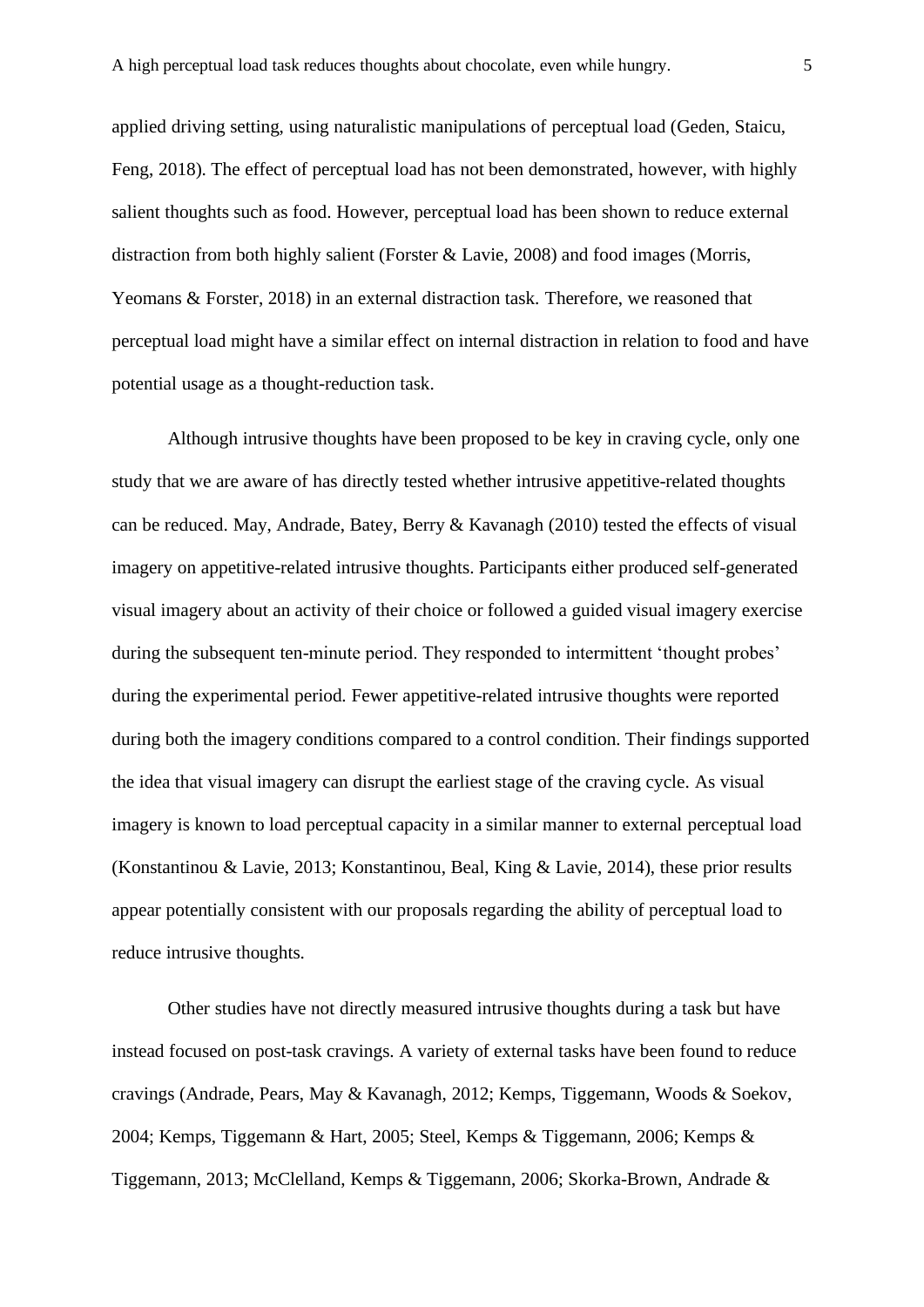May, 2014; Van Dillen & Andrade, 2016). Interestingly, some of these studies have used external tasks, such as Tetris (a visually demanding computer game), which are also likely to have been high in perceptual demand. However, generally these studies have compared a task to a no-task baseline, rather than systematically varying demand within a task, and as such cannot isolate the underlying mechanism. Without using a controlled manipulation of perceptual load, visually demanding tasks may also be manipulating other aspects of selective attention (e.g., cognitive load, which is argued to have the opposite effect on attention within the framework of Load Theory), as well as motivational factors such as mood and interest.

The primary aim of the current research was to test whether individuals report fewer appetitive-related thoughts under high compared to low perceptual load. To examine this question, we used Forster & Lavie's (2009) visual search paradigm to measure appetitiverelated intrusive thoughts under different levels of perceptual load. The advantage of this task is that perceptual load is manipulated by increasing the number of irrelevant stimuli in the search display while all other aspects remain constant. In particular, participants are required to maintain the same target template in working memory across both levels of perceptual load, meaning demand is only increased for perceptual and not cognitive control processes under high perceptual load. Previous research has shown that increasing perceptual load in this way does not impact working memory task performance (Lavie, Hirst, De Fockert & Viding, 2004). We used two measures to detect intrusive thoughts, a probe-caught measure (as in Forster & Lavie, 2009) and a self-caught measure. The former measure involves intermittently prompting participants to report on their current thoughts, while the latter measure required participants to report whenever they notice an intrusive thought by pressing the spacebar. Our use of these two measures allowed us to test the effects of perceptual load on thoughts that reach varying levels of meta-awareness. We predicted that the fewer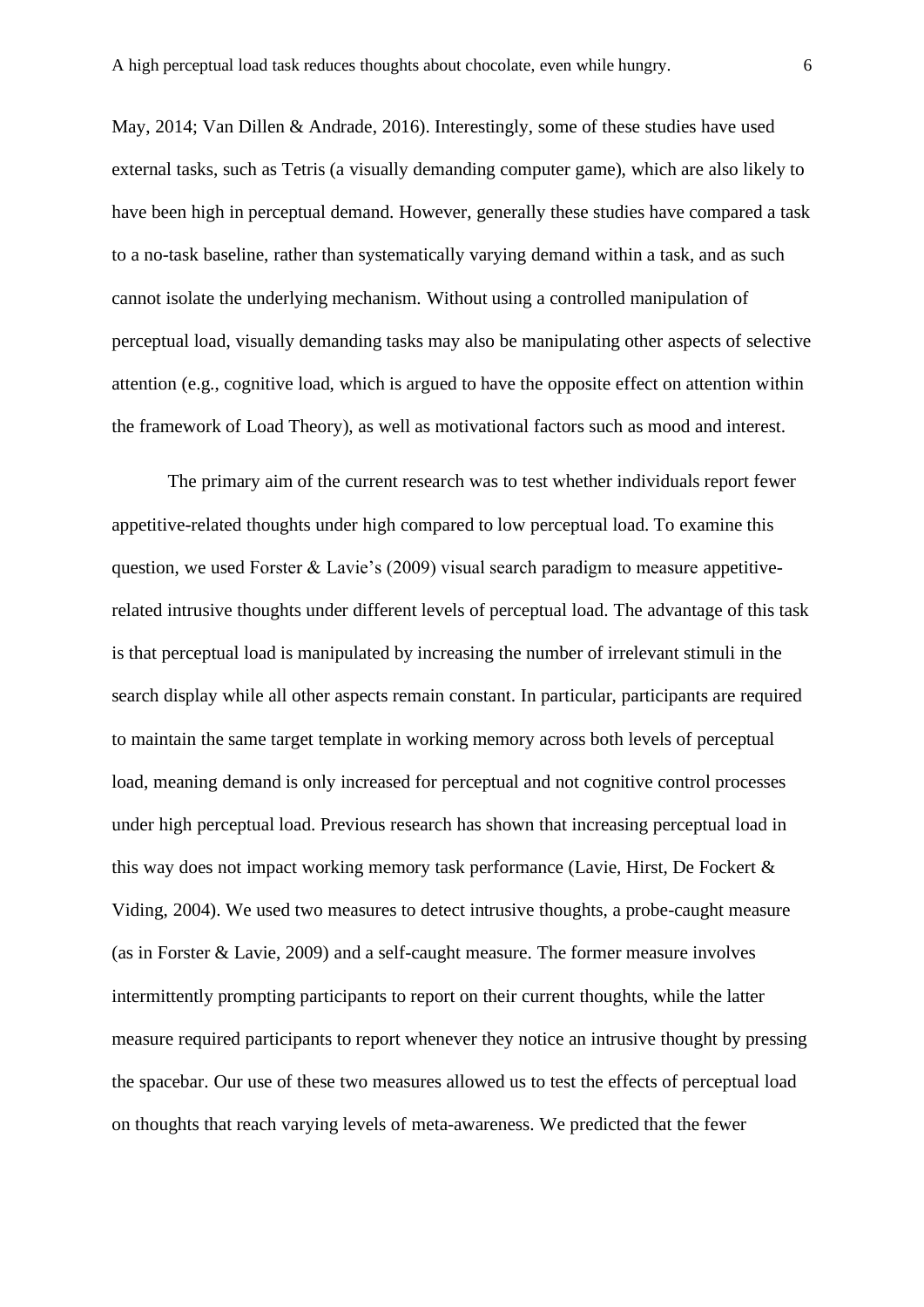appetitive-related thoughts (on both self-caught and probe-caught measures) would be reported under high compared to low perceptual load.

The secondary aim of this research was to test for potential interactions between perceptual load and state influences on intrusive thoughts. Multiple studies have found that visuospatial distraction tasks (dynamic visual noise and Tetris) reduced craving in participants, even when they were hungry (Steel, Kemps & Tiggemann, 2006; Van Dillen & Andrade, 2016). We hence examined whether the magnitude of the load effect differed as a function of self-reported state measures of hunger, chocolate craving and chocolate liking. While these differences were expected to positively predict intrusive thoughts under low load, an interesting question was whether perceptual load would be equally effective in reducing thoughts even among very hungry participants, and whether load might even entirely eliminate the influence of individual differences (as has been found in relation to some forms of external distractibility, Forster & Lavie, 2007, although see Forster & Lavie 2016). Finally, we administered six questionnaires measuring trait characteristics which have previously been positively associated with craving (Franken & Muris, 2005; Gay, Schmidt, & Van der Linden, 2011; Hill, Weaver & Blundell, 1991; Meule, Lutz, Vögele & Kübler, 2012; Soetens, Braet, Dejonckheere & Roets, 2006), allowing us to conduct an exploratory analysis of the extent to which our predicted load effects generalise across potential trait influences on appetitive intrusive thoughts.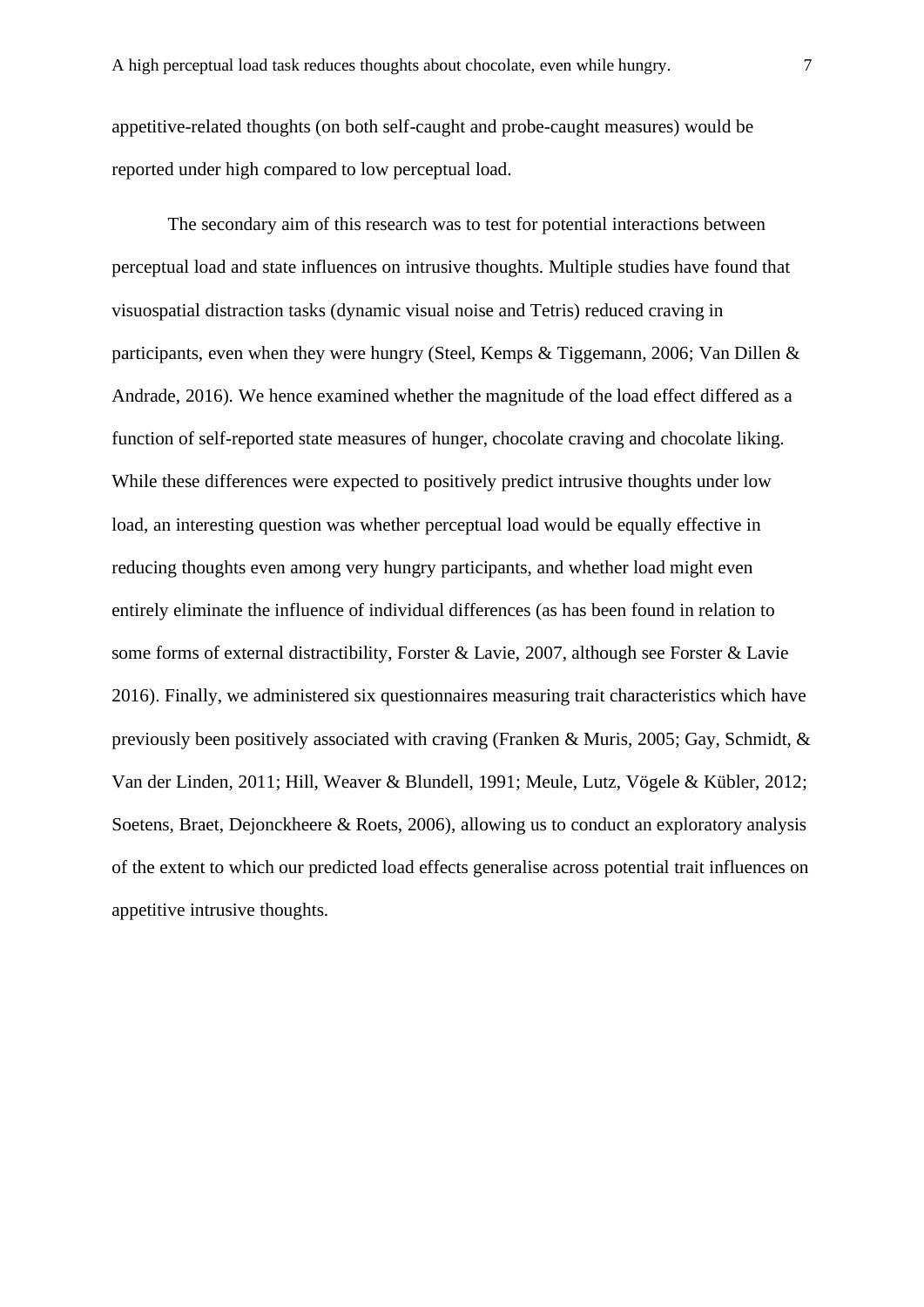#### **2. Method**

#### **2.1. Participants**

Sixty female participants were recruited, aged between  $18-35 (M = 20.72, SD = 1.69)$ with normal or corrected to normal (e.g., with glasses) vision, either native English speakers or as fluent at both speaking and reading English as a native speaker. The sample was restricted to female participants due to strong gender differences in the experience of craving (Hallam, Boswell, DeVito and Kober, 2016). The study was run as an undergraduate project at the University of Sussex; participants were recruited via study swaps and a £25 prize draw.

The sample was highly powered to detect the primary within-subject effects of interest: a power analysis using G\*Power suggested twelve participants were required based on an effect size of .26 (identified from Forster & Lavie, 2008). A sample size of sixty was chosen to power for individual difference analyses, estimated with G\*Power using an effect size of .31, the average derived from previous research investigating individual differences in food cravings (Delahanty, Meigs, Hayden, Williamson, & Nathan, 2002; Franken & Muris, 2005; Hill, Weaver & Blundell, 1991; Meule, Lutz, Vogele & Kubler, 2012; Tiggeman & Kemps, 2005).

The study was approved by the University of Sussex Sciences & Technology Cross-Schools Research Ethics Committee. All participants provided informed consent.

#### **2.2. Design**

A within subjects 2x2 design was used to assess the frequency of appetitive-related thoughts (either on a self-caught or a probe-caught measure) while participants performed low or high load blocks of the perceptual load task.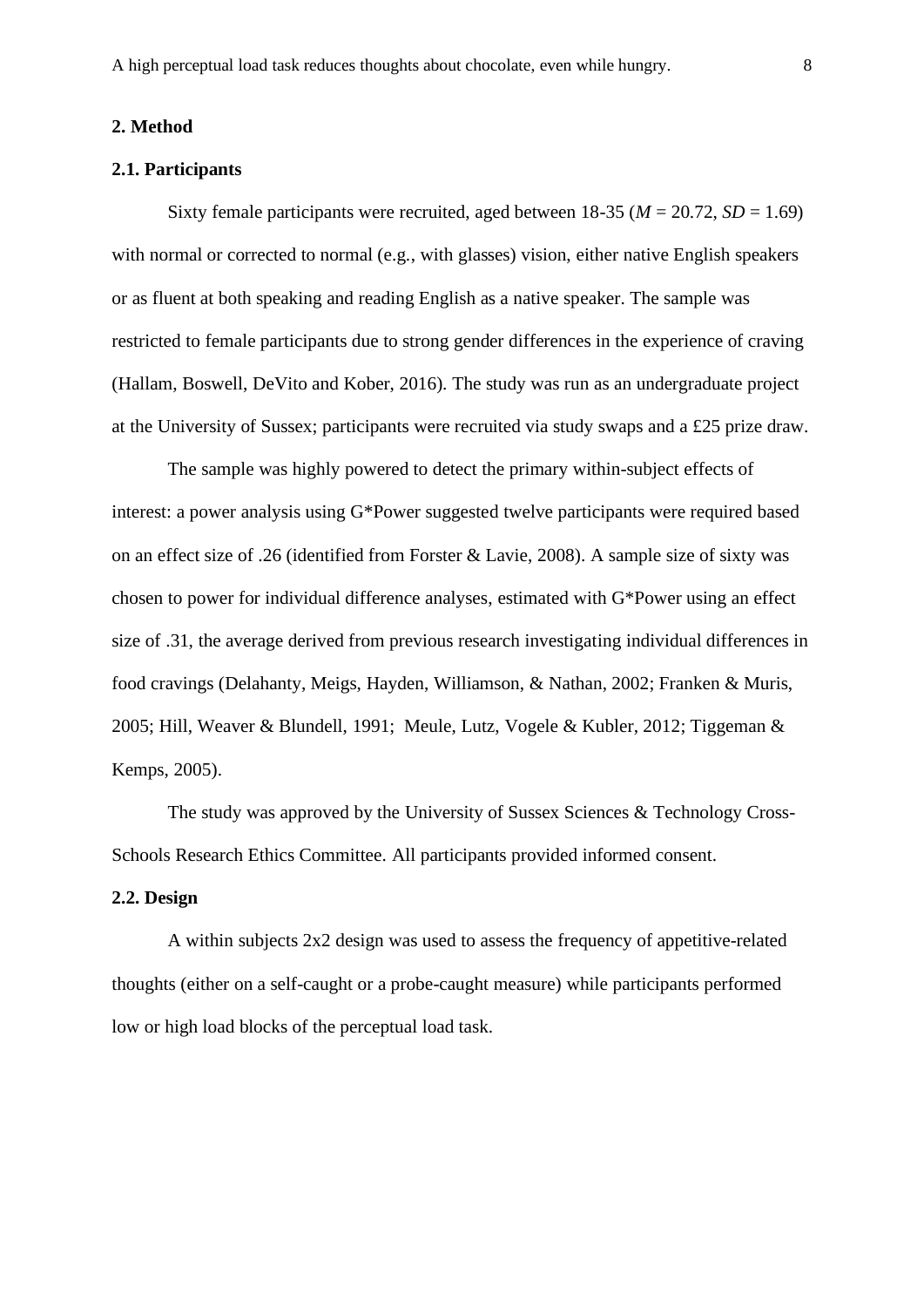#### **2.3. Stimuli and procedure**

All stimuli were presented using E-prime 2.0 (Schneider, Eschman & Zuccolotto, 2002) on a 13-inch computer screen. The experiment was presented on a black background and all letter stimuli were grey.

The task was adapted from Forster & Lavie (2009). Participants completed both low and high perceptual load blocks of a visual search task whilst supressing thoughts about chocolate. Each trial started with a central fixation cross displayed for 500 ms, immediately followed by the letter stimuli; the letters appeared for 100 ms, but participants had 2000 ms to respond, after which the display timed-out.

Each stimuli display consisted of six letters arranged in a circle (with a radius subtending 1.6°). Participants searched for a target letter within the circle, either an X or an N, and responded with the corresponding key. Perceptual load was manipulated by varying the setsize of the letter circle. In low perceptual load displays the target letter appeared alongside five small non-target characters (the letter o), which subtended  $.15^{\circ}$ . In high perceptual load displays the non-targets were angular letters selected from the following: H, K, Z, M and W (irrelevant and target letters subtended  $.6^\circ$  x  $.5^\circ$ ).

There were sixteen blocks in total, eight low and eight high perceptual load blocks in the order LHHLLHHL. Each block had 24 trials. Before the experiment participants completed three slowed down example trials and twelve normal speed practice trials for both perceptual load conditions.

Following the practice trials, participants were exposed to chocolate for a two-minute period; they were asked to focus on the chocolate and imagine eating it in as much detail as possible, such as how it would smell and taste. This was done to increase the potential number of thoughts about chocolate, as being exposed to a food item increases craving (Smeets, Roefs & Jansen, 2009). Chocolate was chosen as it is frequently mentioned by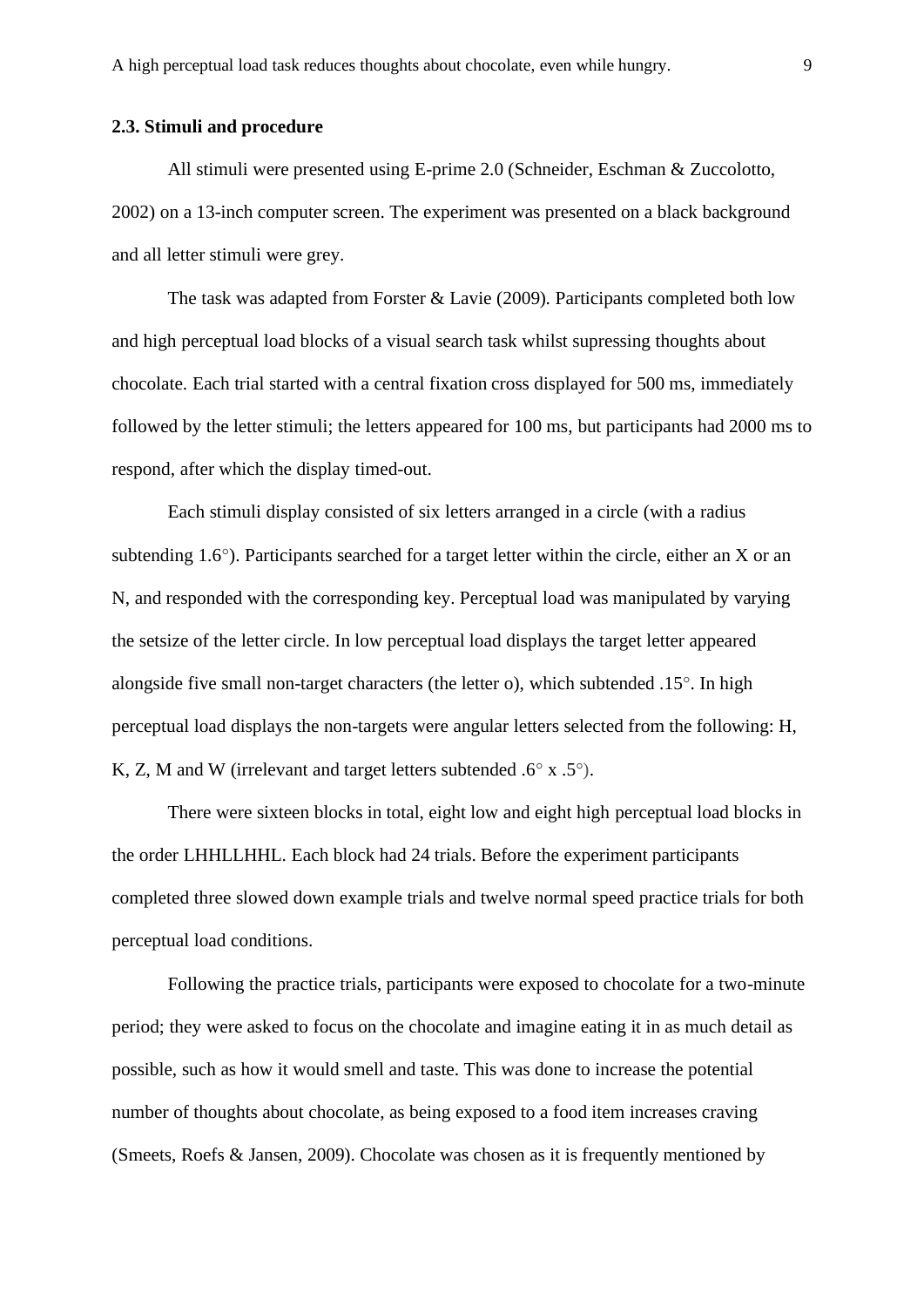participants as a highly craved food (Richard, Meule, Reichenberger & Blechert, 2017). Then participants completed visual analogue measures of hunger, how much they thought they would like the chocolate and how much they craved the chocolate. Each question appeared above a 100 mm horizontal line presented on the computer screen, participants dragged the cursor from the midpoint of the scale to indicate their response. The lower end anchor read 'Not at all' and the upper end anchor read 'Extremely'. Participants were then asked two prompting questions to further encourage appetitive-related thoughts (e.g., How do you think the chocolate would taste?). They responded using a free text-box, but these responses were not included in analysis. Finally, before beginning the task, participants were given simple instructions to attempt to supress any thoughts related to chocolate (no guidance was given on how to do this) and focus on the task.

Intrusive thoughts were measured by self-report and probe-caught methods. Participants pressed the space bar each time they caught themselves thinking about chocolate. The self-caught method is subject to participant awareness of their own thoughts (metacognition) which varies between individuals and does not capture intrusive thoughts that are not consciously noticed (Baird, Smallwood, Fishman, Mrazek & Schooler, 2013). Therefore, at the end of each block a thought probe was used to ask what they were thinking about: the task, the chocolate or something unrelated to both. To avoid any influence in difference of quantification of self caught thoughts and to facilitate comparison with a probecaught measure, the self-caught thought was defined as the percentage of blocks a thought was reported in rather than number of discrete thoughts.

Finally, participants completed a set of questionnaires measuring trait differences that have previously been linked to craving and self-reported their BMI (Body Mass Index).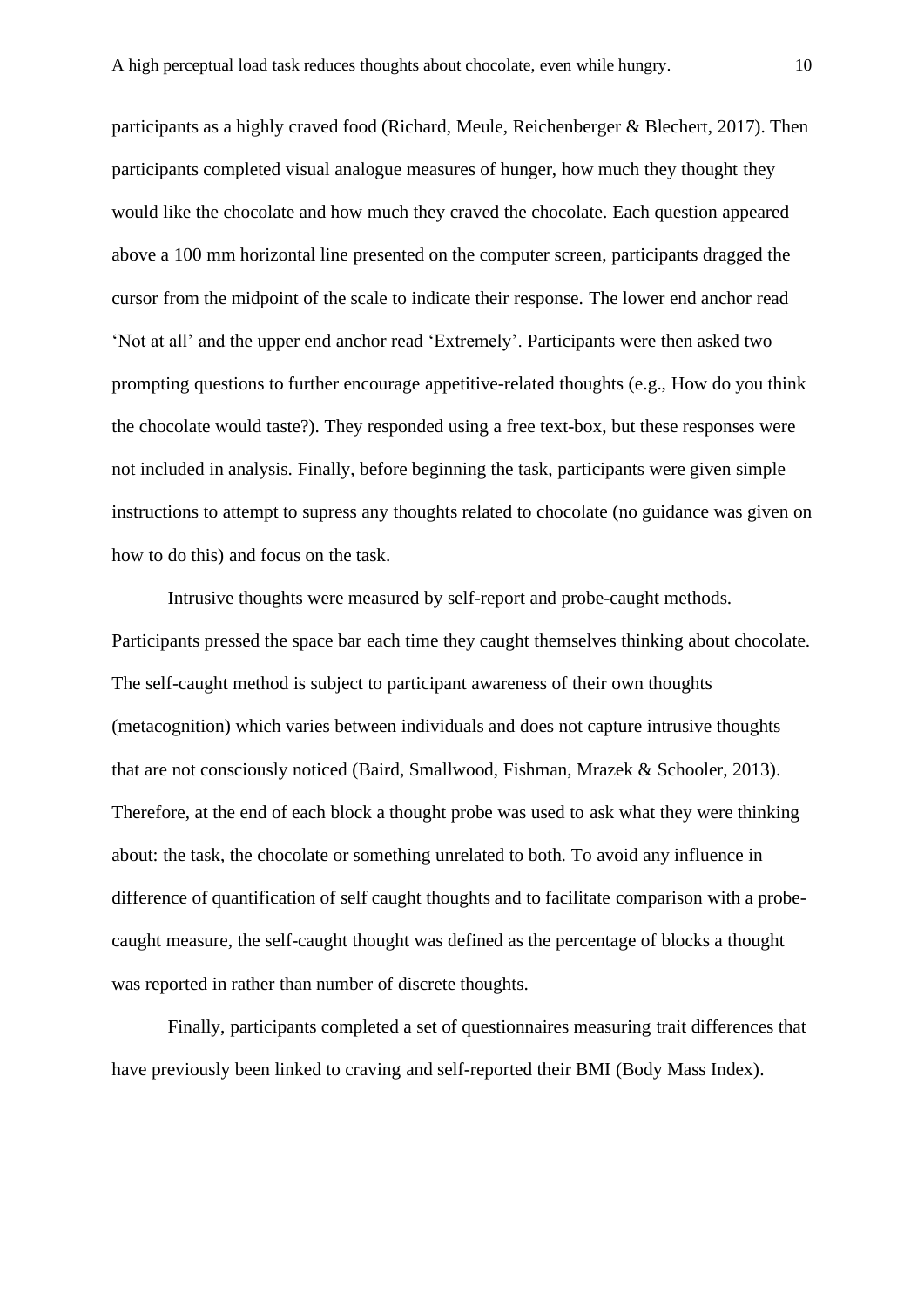#### **2.4. Trait questionnaire measures**

#### **2.4.1. Three Factor Eating Questionnaire (TFEQ; Stunkard & Messick, 1985).**

The 51 item TFEQ is divided into three factors: restraint, disinhibition and hunger. Only restraint and hunger were analysed.

#### **2.4.2. Dutch Eating Behaviour Questionnaire (DEBQ; Van Strien, Frijters,**

**Bergers & Defares, 1986).** Only the 10 item external eating subscale of the DEBQ was used in this experiment.

#### **2.4.3. Sensitivity to punishment and reward Questionnaire (SPSRQ; Torrubia,**

**Avila, Moltó, & Caseras, 2001).** This 48-item questionnaire is comprised of two subscales, sensitivity to reward (SR), which reflects behavioural activation and sensitivity to punishment which reflects behavioural inhibition. Only the SR was used in analysis.

## **2.4.4. Baratt Impulsiveness Scale (BIS 11; Patton, et al, 1995).** The 30 item BIS 11

measures three dimensions of impulsivity: attentional; motor and non-planning. Only the overall total impulsivity score was used in analysis.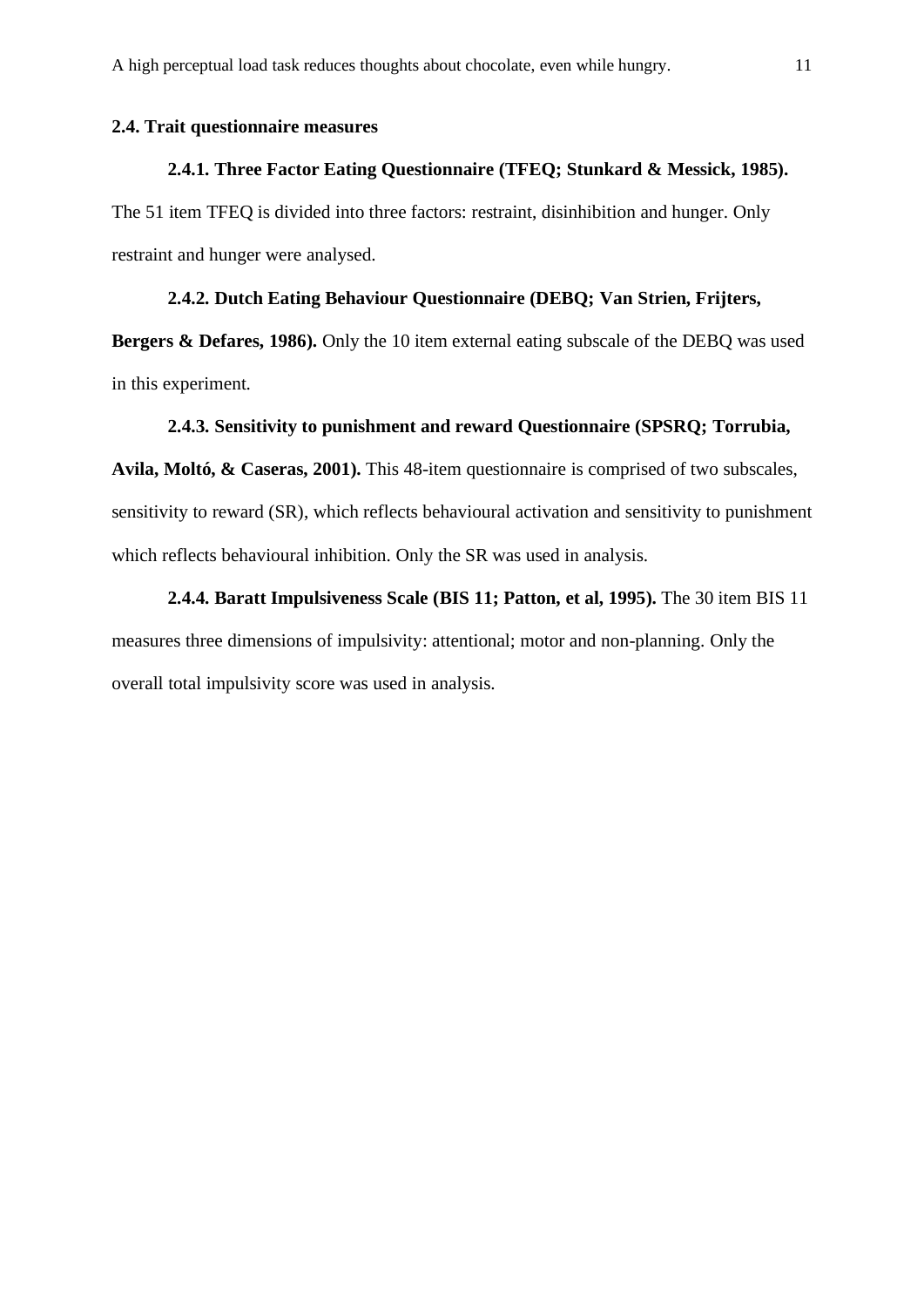#### **3. Results**

All data can be downloaded from the open science framework [\(osf.io/8mep7/\)](https://osf.io/8mep7/). All analyses were conducted using IBM SPSS Statistics 24. Analyses of reaction time (RT) and percentage error (PE) rates confirmed that the perceptual load task was successful at increasing task difficulty. Only trials to which a correct response was made were included within RT analyses. RT's were significantly slower under high  $(M = 832.62, SE = 14.89)$  than low perceptual load (*M* = 603.68, *SE* = 12.59), t(59) = 20.68, *p* < .001, *d* = 2.15. Percentage error rate was also increased under high  $(M = .19, SE = .01)$  compared to low perceptual load  $(M = .06, SE = < .01)$ ,  $t(59) = 12.13$ ,  $p < .001$ ,  $d = 1.92$ . There were also significantly less general task unrelated thoughts under high (*M* = 22.29%, *SE* = 2.88%) compared to low perceptual load ( $M = 35.21\%$ ,  $SE = 3.80\%$ ), replicating Forster and Lavie's previous findings  $(2009)$ ,  $t(59) = 4.18$ ,  $p < .001$ ,  $d = .50$ .

To test whether self-caught and probe-caught appetitive-related thoughts were modulated by perceptual load, a 2 x 2 within subject ANOVA was conducted, contrasting perceptual load (low, high) with measure (self-caught, probe-caught). As predicted, fewer appetitive-related thoughts were reported under high compared to low perceptual load, *F*(1, 59) = 37.37,  $p < .001$ ,  $N_P^2 = .39$ . There was also a significant main effect of measure,  $F(1, 59)$  $= 27.21, p < .001, N_P^2 = .32$ , with fewer appetitive-related thoughts being reported on the probe-caught measure. The interaction between perceptual load and measure was also significant,  $F(1, 59) = 14.61$ ,  $p < .001$ ,  $N_P^2 = .20$ . Figure 1 suggests that the interaction reflects a larger effect of perceptual load on the self-caught compared to the probe-caught measure. However, crucially, follow up *t*-tests showed that perceptual load significantly reduced the percentage of appetitive-related intrusive thoughts for both self-caught,  $t(59)$  = 6.65,  $p < .001$ ,  $d = .92$ , and probe-caught measures,  $t(59) = 3.45$ ,  $p = .001$ ,  $d = .44$ . Mean percentages and standard error are displayed in Figure 1.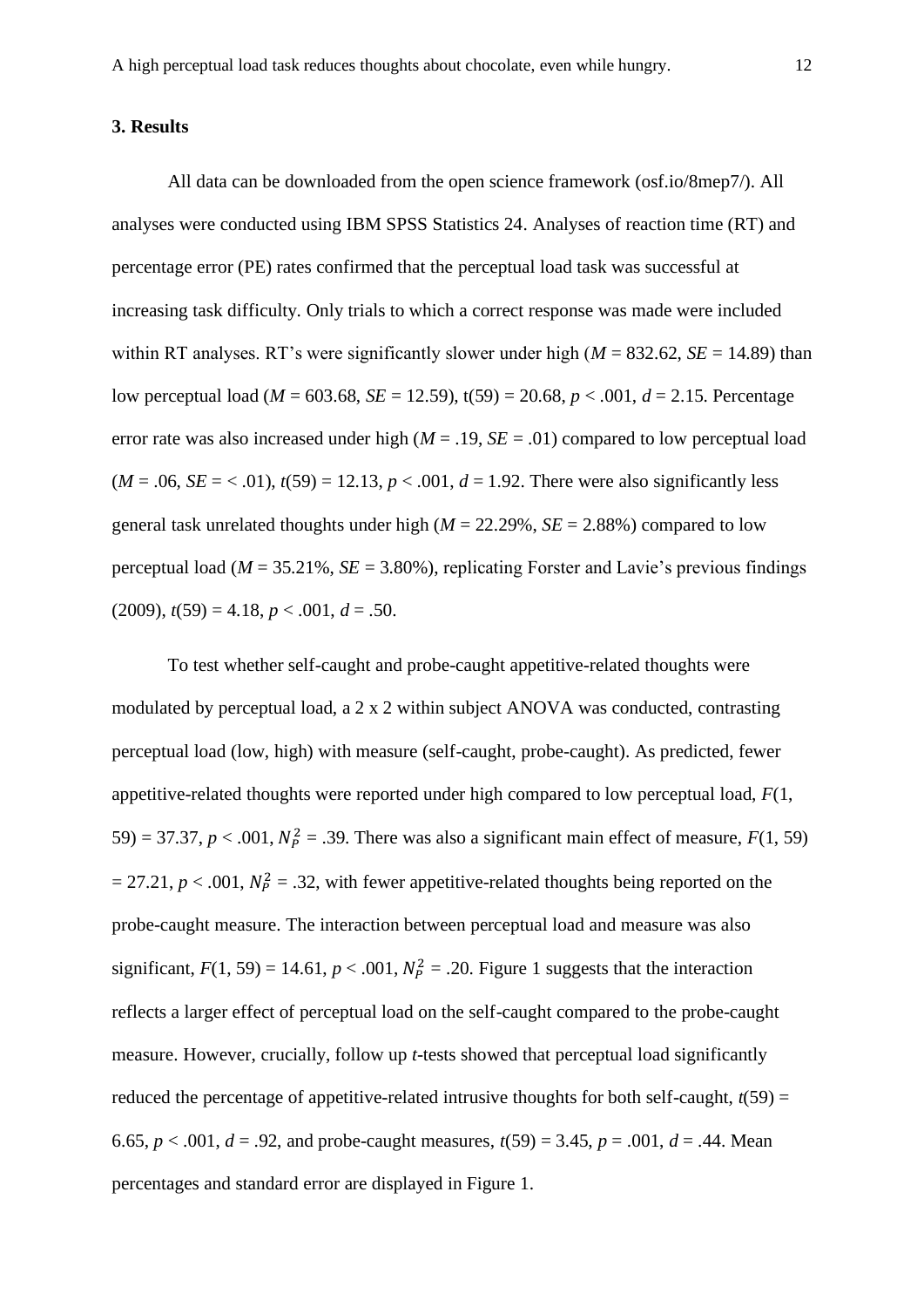

*Figure 1:* Percentage of self-caught and probe-caught appetitive-related thoughts under low and high perceptual load. Error bars show standard error.

#### **3.1. Individual differences**

Sample characteristics have been presented in Table 1. In order to test for potential interaction between load effects and hunger, chocolate craving and chocolate liking, we ran one tailed Pearson correlations between these measures and the load effects on self-caught and probe-caught intrusive thoughts. The purpose of correlating state variables with load effects was to see if the effect of perceptual load generalised across individuals. Load effects were calculated as the difference between intrusive thoughts under low and high perceptual load (i.e., low load intrusive thoughts minus high load intrusive thoughts). As can be seen in Table 2, all three measures correlated significantly for both probe and self-caught thoughts. As correlations between load effects and all three state measures were highly significant, we further broke these relationships by examining the correlations between each of these variables and intrusive thoughts in each load condition. As can be seen in Table 2, hunger, chocolate craving and chocolate liking were all positively associated with the appetitive-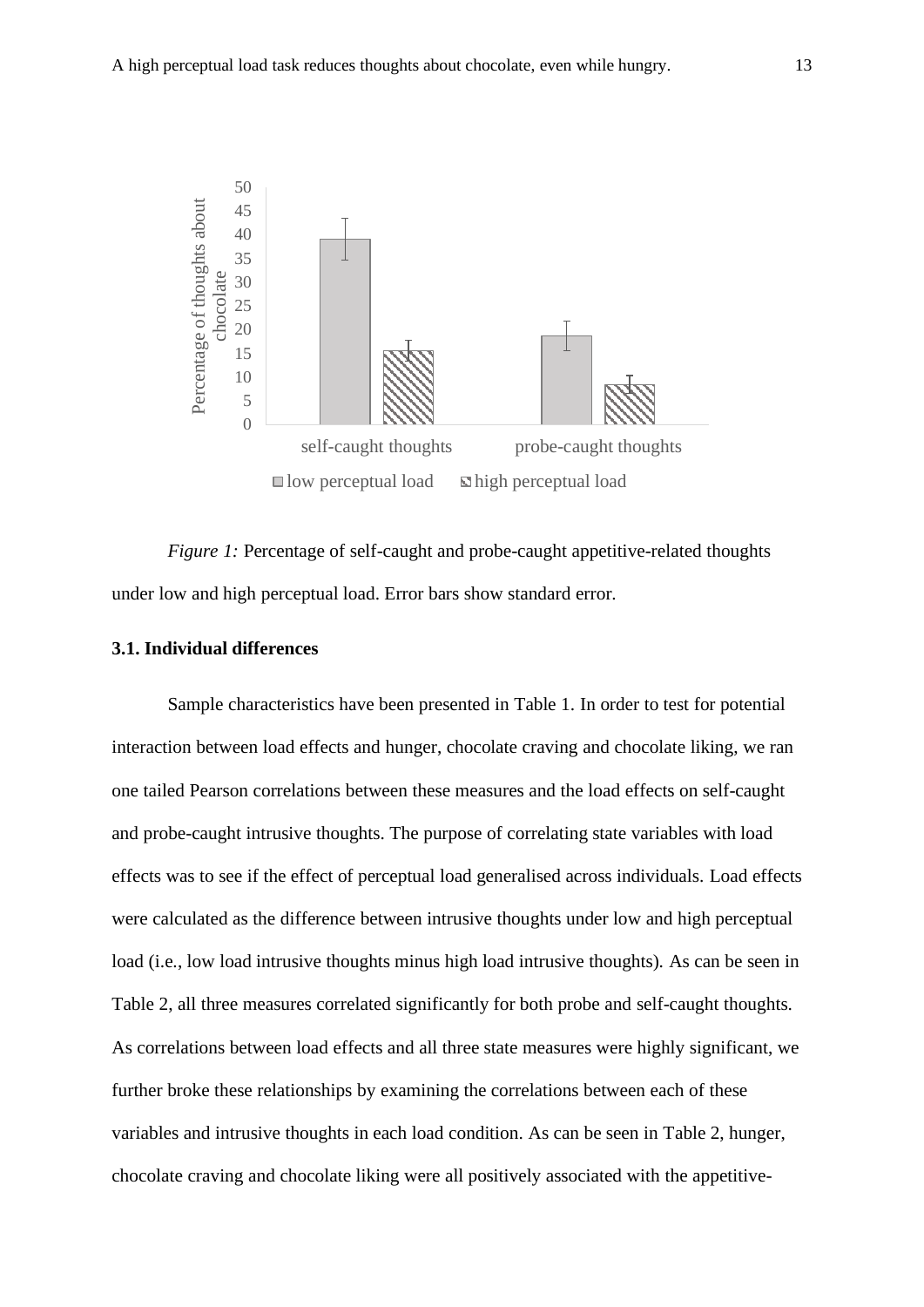related intrusive thoughts in low load. However, these correlations were eliminated in high load.

Exploratory analysis of the trait questionnaire measures did not reveal any significant correlations with intrusive thoughts (on both self-caught and probe-caught measures) and load effects, all  $ps > 0.175$  (see supplementary table S1 for further details). However, we note that as none of the trait measures were associated with thoughts in either load condition (all *ps* > .071) these results are not informative as to how perceptual load modulates trait influences on intrusive thoughts.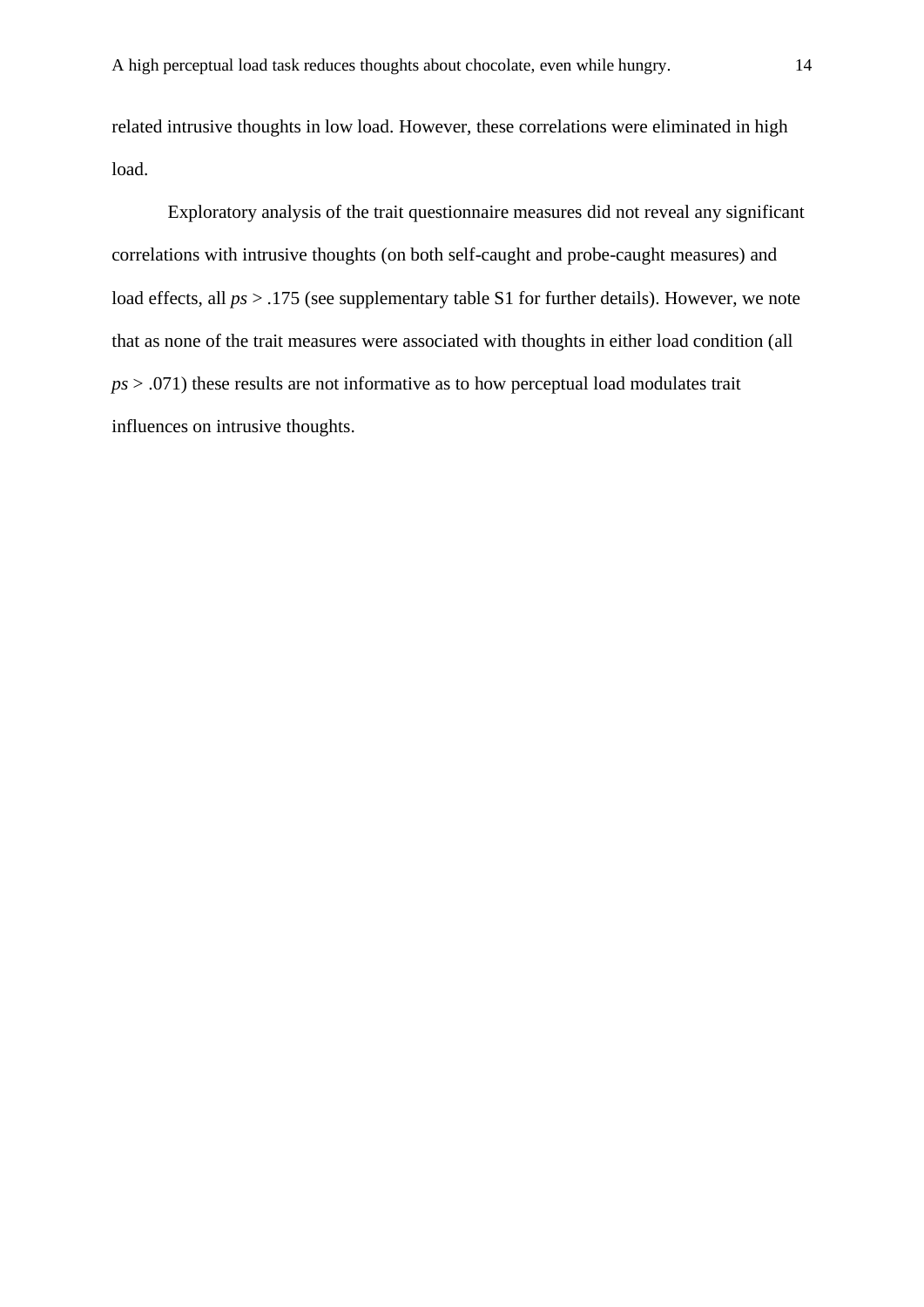#### Table 1

*Sample characteristics: mean (SE in parentheses) and range for measures of both state and trait differences.*

|           | State measures |             |             | Trait measures |           |               |            |           |            |
|-----------|----------------|-------------|-------------|----------------|-----------|---------------|------------|-----------|------------|
|           | Hunger         | Craving     | Liking      | TFEQ_R         | TFEQ_D    | <b>BIS 11</b> | <b>SR</b>  | DEBQ_E    | BMI        |
|           |                |             |             |                |           |               |            |           |            |
| Mean (SE) | 53.58 (4.12)   | 60.20(3.58) | 67.60(3.37) | 8.77(.70)      | 7.13(.38) | 64.57(1.13)   | 11.10(.54) | 3.32(.08) | 20.90(.47) |
|           |                |             |             |                |           |               |            |           |            |
| Range     | $0.00 -$       | $0.00 -$    | $0.00 -$    | $0.00 -$       | $2.00 -$  | $37.00 -$     | $3.00 -$   | $1.90 -$  | $16.02 -$  |
|           | 100.00         | 100.00      | 100.00      | 21.00          | 15.00     | 81.00         | 21.00      | 5.00      | 34.17      |

*Note:* **TFEQ\_R** = Three factor eating questionnaire, restraint subscale; **TFEQ\_D** = Three factor eating questionnaire, disinhibition subscale; SR = Sensitivity to punishment and reward Questionnaire, reward subscale; DEBQ\_E = Dutch Eating Behaviour Questionnaire, external eating subscale; BMI = Body Mass Index.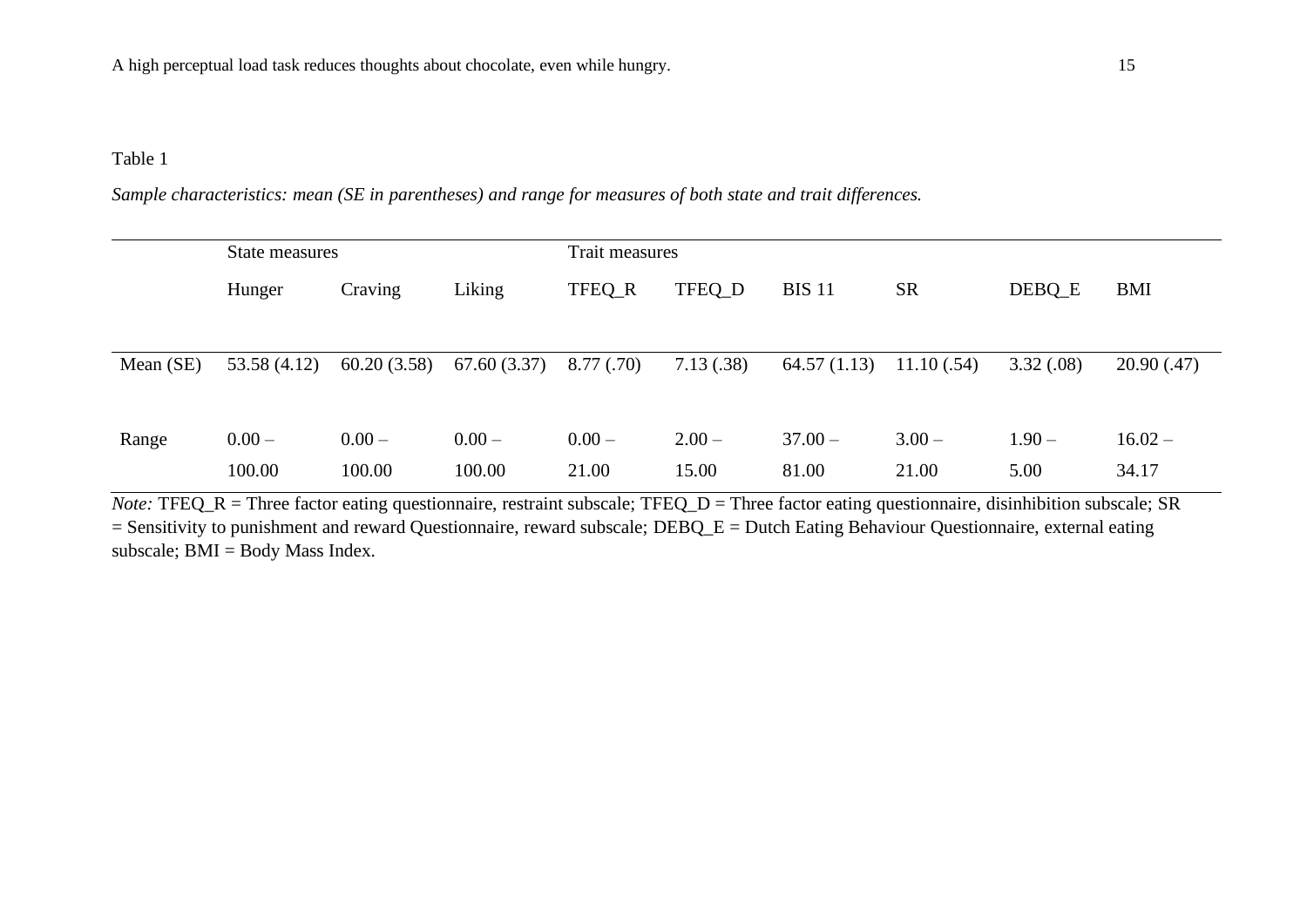#### Table 2

*One tailed Pearson correlations and 95% bootstrapped confidence intervals between state individual differences, load effect on appetitive related thoughts and frequency of appetitive-related thoughts reported under low and high perceptual load.*

|                      |              | <b>State Hunger</b> | Chocolate craving | Chocolate liking |  |
|----------------------|--------------|---------------------|-------------------|------------------|--|
| Load effect          | Self-caught  | $.40**$             | $.34**$           | $.34**$          |  |
|                      |              | [.23, .57]          | [.15, .54]        | [.12, .52]       |  |
|                      | Probe-caught | $.39**$             | $.32**$           | $.31**$          |  |
|                      |              | [.23, .53]          | [.26, 60]         | [.14, 50]        |  |
| Low perceptual load  | Self-caught  | $.38**$             | $.36**$           | $.32**$          |  |
|                      |              | [.19, .57]          | [.17, .54]        | [.11, .51]       |  |
|                      | Probe-caught | $.38**$             | $.44**$           | $.31**$          |  |
|                      |              | [.19, .56]          | [.26, .62]        | [.13, .46]       |  |
| High perceptual load | Self-caught  | .12                 | $.18$             | .10              |  |
|                      |              | $[-.12, .35]$       | $[-.05, .40]$     | $[-.14, .30]$    |  |
|                      | Probe-caught | .02                 | .05               | .03              |  |
|                      |              | $[-.17, .24]$       | $[-.17, .34]$     | $[-.18, .23]$    |  |
|                      |              |                     |                   |                  |  |

*Note:* \*\*Correlation is significant at the .01 level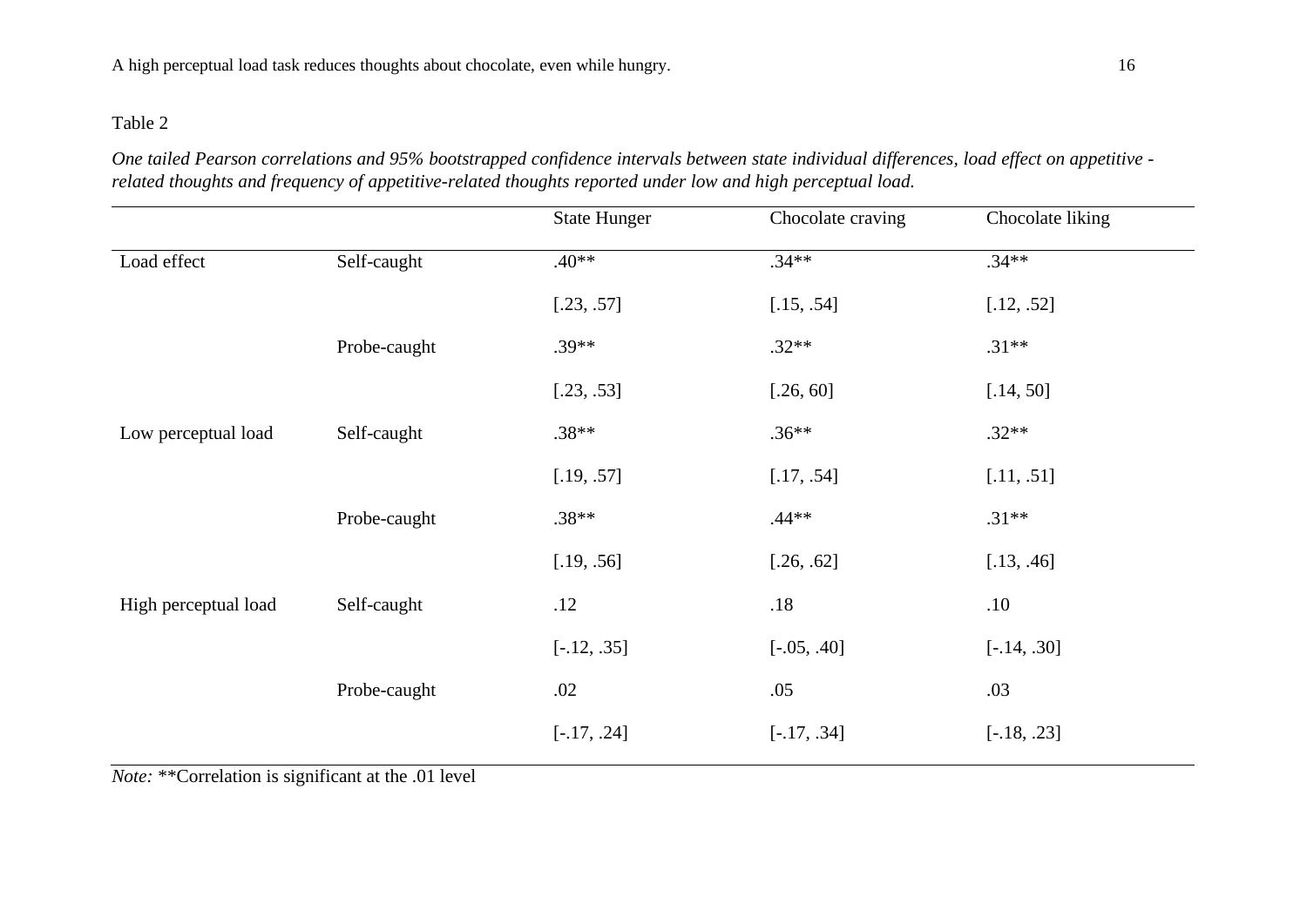#### **4. Discussion**

Our research clearly demonstrates that increasing the level of perceptual load in a task can powerfully reduce appetitive-related intrusive thoughts. There were significantly less thoughts about chocolate when participants were engaged in the high compared to the low perceptual load task. This was evident on both self-caught and probe-caught measures, showing that the effect was not dependent on awareness and/or ability to report the thought. However, the effect was greatest on the self-caught measure, suggesting that the effect of perceptual load increased with higher levels of meta-cognition.

Our results add to the literature on Load Theory by demonstrating that, in addition to reducing awareness of external sensory stimuli and general task unrelated thoughts, perceptual load can reduce the occurrence of even highly salient intrusive appetitive thoughts. An interesting question for future research is whether the effect of perceptual load was primarily on visual intrusive imagery or extended to olfactory imagery (see Kemps & Tiggeman, 2007). Our craving induction method involved participants holding a chocolate bar for two minutes and imagining what it would be like to eat. Whilst internal imagery may have involved multiple senses, the chocolate bar itself was a visual cue. In real world situations where we might encounter appetitive-related cues that might trigger craving episodes, other senses are likely to be involved (e.g., smell). It would be interesting to test whether perceptual load would successfully reduce appetitive-related thoughts in response to multisensory cues (e.g., after tasting the chocolate). Previous research has suggested that perceptual load modulates processing across a variety of sensory domains (olfactory: Forster & Spence, 2018; auditory: Macdonald & Lavie, 2011; and tactile: Dalton, Lavie & Spence, 2009) and processing of external multisensory stimuli (Lunn, Sjoblom, Ward, Soto-Faraco, & Forster, 2019; Spence & Santangelo, 2009). Therefore, it seems likely perceptual load would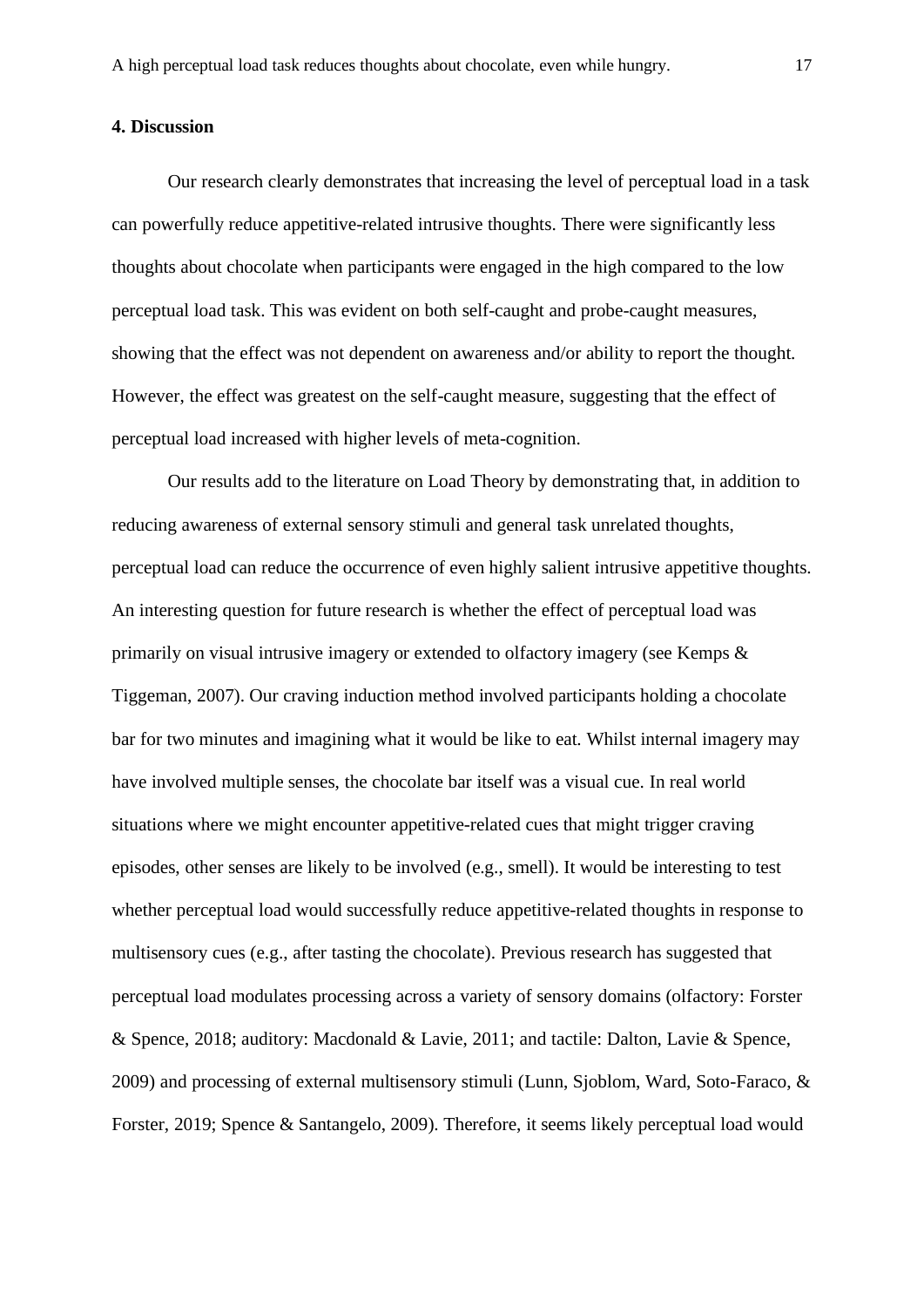similarly reduce interference from multisensory intrusive thoughts; however, this is yet to be tested.

Our findings suggest that Load Theory could be used as a framework to predict situations in which people may be susceptible to appetitive-related thoughts. For example, a person sitting at their desk engaged in a perceptually undemanding task (e.g., writing a simple email) would have spare attentional capacity to process an appetitive-related thought. In this context, the appetitive-related thought would be more likely to capture attention, potentially resulting in subsequent craving and ultimately consumption. Therefore, if the same person sitting at their desk wanted to prevent a appetitive-related thought, they could tailor their activity to be more perceptually demanding (e.g., filing, searching a complex spreadsheet or fine tuning the visual details of a presentation); this action would disrupt the process of food craving at the earliest possible stage. Purposefully engaging in high perceptual load tasks may hence be a useful recommendation to reduce interference from appetitive-related thoughts. This could have particular value to individuals trying to prevent themselves indulging in a craving (e.g., those on a diet). We note, however, that in order to isolate the factor of perceptual load our initial demonstration of perceptual load effects on food-related thoughts used a controlled laboratory task. An important next in the application of Load Theory to eating behaviour will be to replicate and translate this laboratory demonstration to real-world tasks varying in perceptual load.

Load Theory carries several theoretical and practical advantages that suggest its application to the eating behaviour literature would be valuable. Firstly, perceptual load is a mechanism which has been argued to operate in a passive and automatic manner (Lavie, 2005; 2010). Therefore, instead of advising individuals to attempt to ignore food cravings at all times, which would place high demands on effortful goal maintenance and inhibitory processes, Load Theory implies that individuals could simply organise their daily tasks in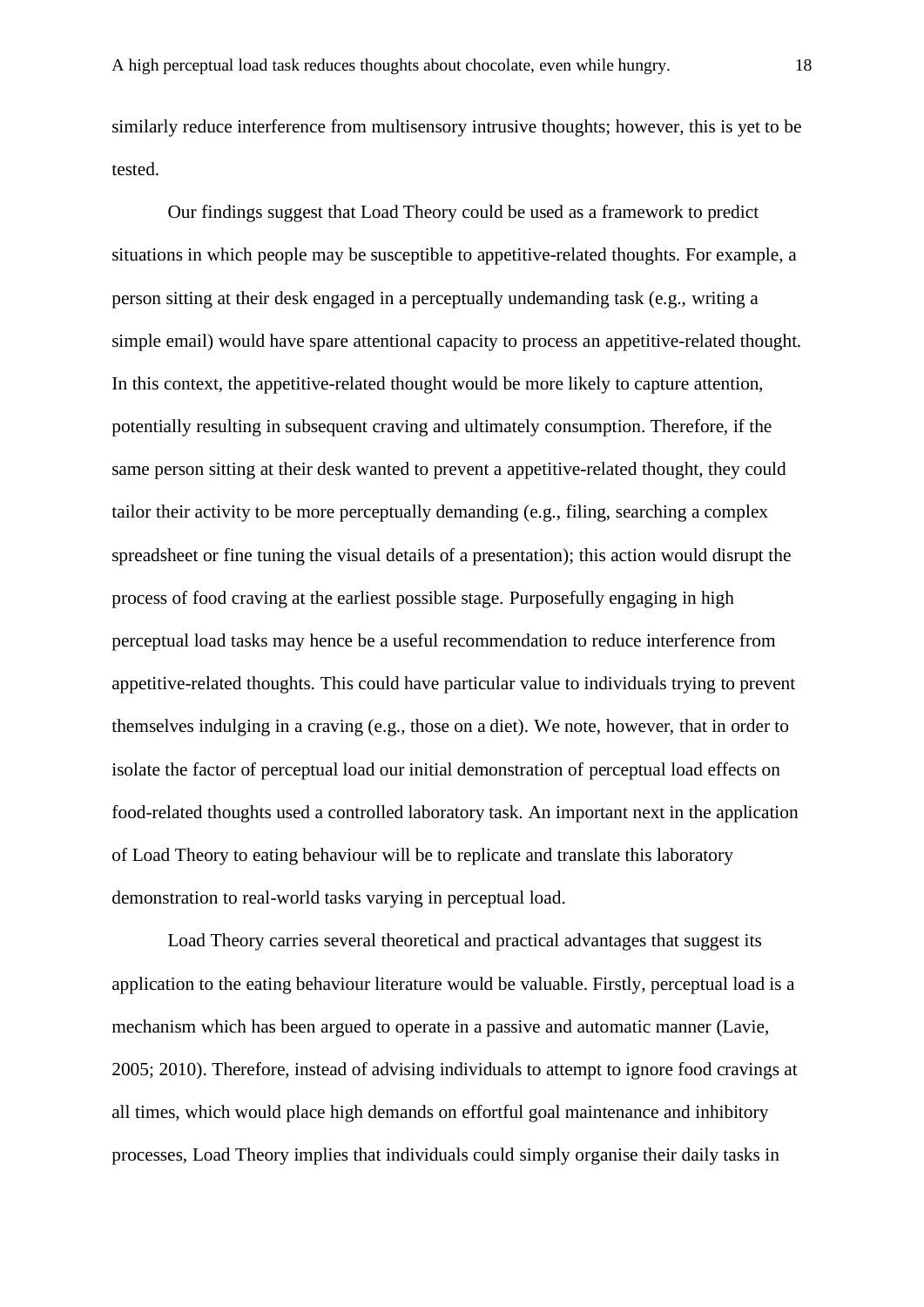such a way as to passively facilitate beneficial eating behaviours. For example, an individual could purposefully plan to engage in high perceptual load tasks during times of day they know to be at higher risk of snacking and over-eating. In addition, our result suggest that the mechanism of perceptual load is capable of 'nipping in the bud' the craving cycle at the earliest stage, of the initial appetitive-related thought, with potential beneficial knock on effects for subsequent cognitive biases (e.g., attentional bias and memory).

Furthermore, adopting the Load Theory framework provides a methodological advantage, in terms of the ability to adopt well-established and robust manipulations of attention (Lavie, 2005; 2010). Previously, the majority of the wider literature investigating attention and eating behaviour has relied upon natural variation in attention (e.g., attentional bias in healthy vs overweight individuals; Castellanos, 2009). Attention has usually only been implied in studies intending to manipulate its effect (e.g., Tetris has been argued to cause visual distraction; Skorka-Brown, Andrade & May, 2014) and, crucially, such studies have not ruled out alternative explanations (e.g., boredom in the no task control condition, motor demand associated with the task or positive mood in response to playing a game). The next step to elucidate the mechanisms of real-world eating behaviour would be to integrate a controlled manipulation of attention with a naturalistic task.

Importantly, our findings suggest that perceptual load was effective in reducing appetitive-related thoughts even for individuals who reported high levels of hunger, chocolate specific craving and liking at the start of the experiment. While these ratings were significantly associated with the number of appetitive-related thoughts under low perceptual load, these individual differences were eliminated under high perceptual load. This finding is in line with previous work on Load Theory showing that perceptual load reduces distraction irrespective of individual differences observed under low perceptual load (Forster & Lavie, 2007). We also extend previous evidence from the eating literature, that a distraction task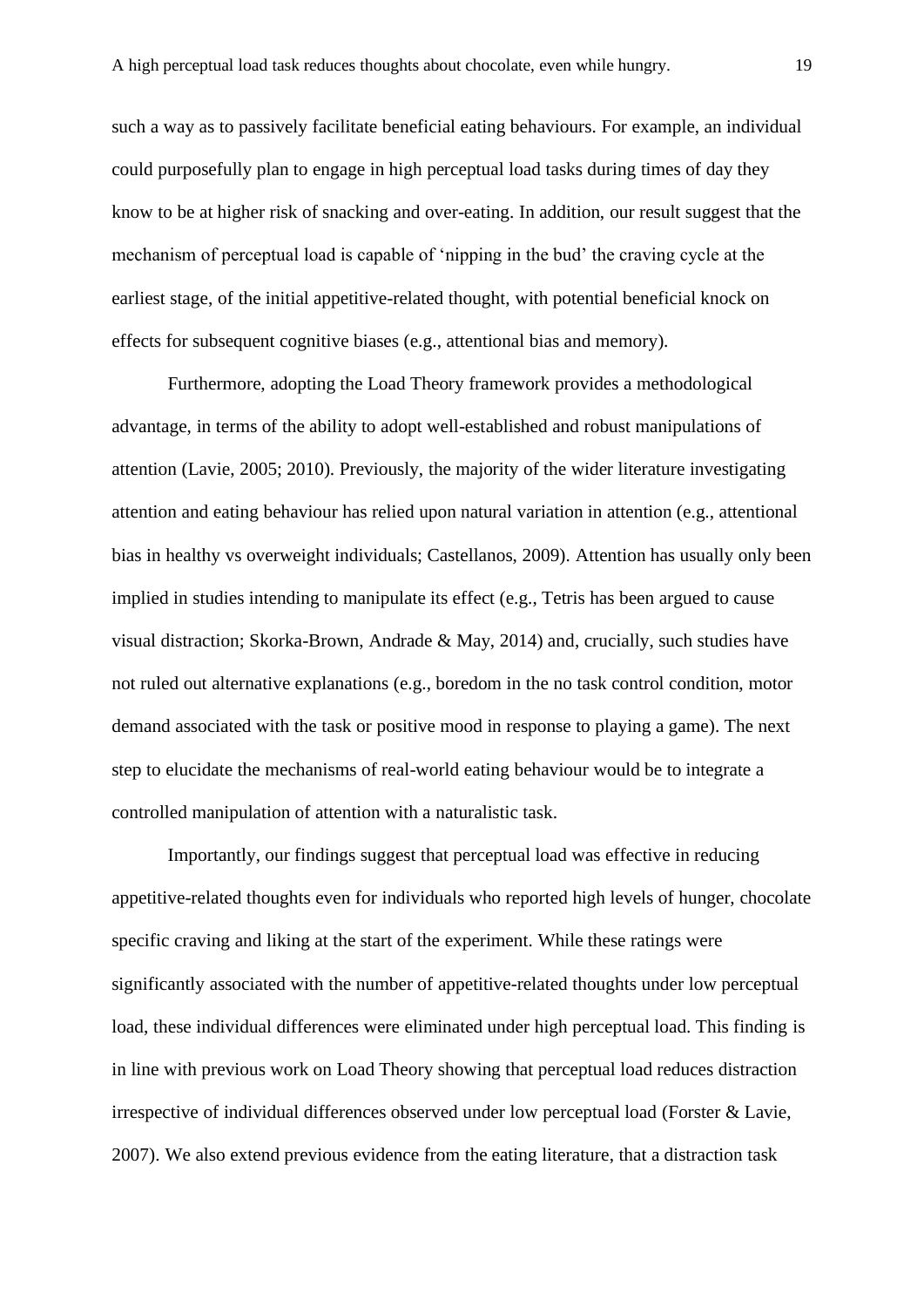reduces craving for food in individuals who are hungry (Steel, Kemps & Tiggemann, 2006; Van Dillen & Andrade, 2016). This aspect of our research is important for establishing the usefulness of the task, as in the real world an individual's current state may increase the risk of indulging in an unwanted craving, but our findings suggest a high perceptual load task should still reduce the impact of appetitive-related thoughts.

Exploratory correlations revealed no association between restraint, disinhibition, impulsivity, sensitivity to reward and external eating trait differences in appetitive-related thoughts, even under conditions of low perceptual load. These traits have been shown in previous research to be related to craving (Franken & Muris, 2005; Hill, Weaver & Blundell, 1991; Meule, Lutz, Vögele & Kübler, 2012; Soetens, Braet, Dejonckheere & Roets, 2006). However, while an increase of appetitive-related thoughts is thought to coincide with craving for that food (May, Andrade, Kavanagh, & Hetherington, 2012), none of these trait measures have been shown to be specifically related to increased appetitive-related thoughts. Indeed, it has been suggested that trait measures of individual characteristics may only be related to longer term aspects of craving, and not immediate aspects of craving such as intrusive thoughts (Tiggemann & Kemps, 2005). It is also possible, however, that our ability to detect trait effects was limited by the primarily healthy-weight homogenous student sample recruited in this study.

Given the lack of trait differences in intrusive thoughts in our sample, we were not able to address the issue of how perceptual load might interact with such differences. In future, this research could be extended by investigating whether perceptual load similarly reduces appetitive-related thoughts in more diverse samples, such as those who are currently dieting or even clinical samples. For example, it would be useful to establish whether perceptual load is able to reduce appetitive-related thoughts in overweight and obese populations to the same extent as those with a healthy-weight, as these groups may be a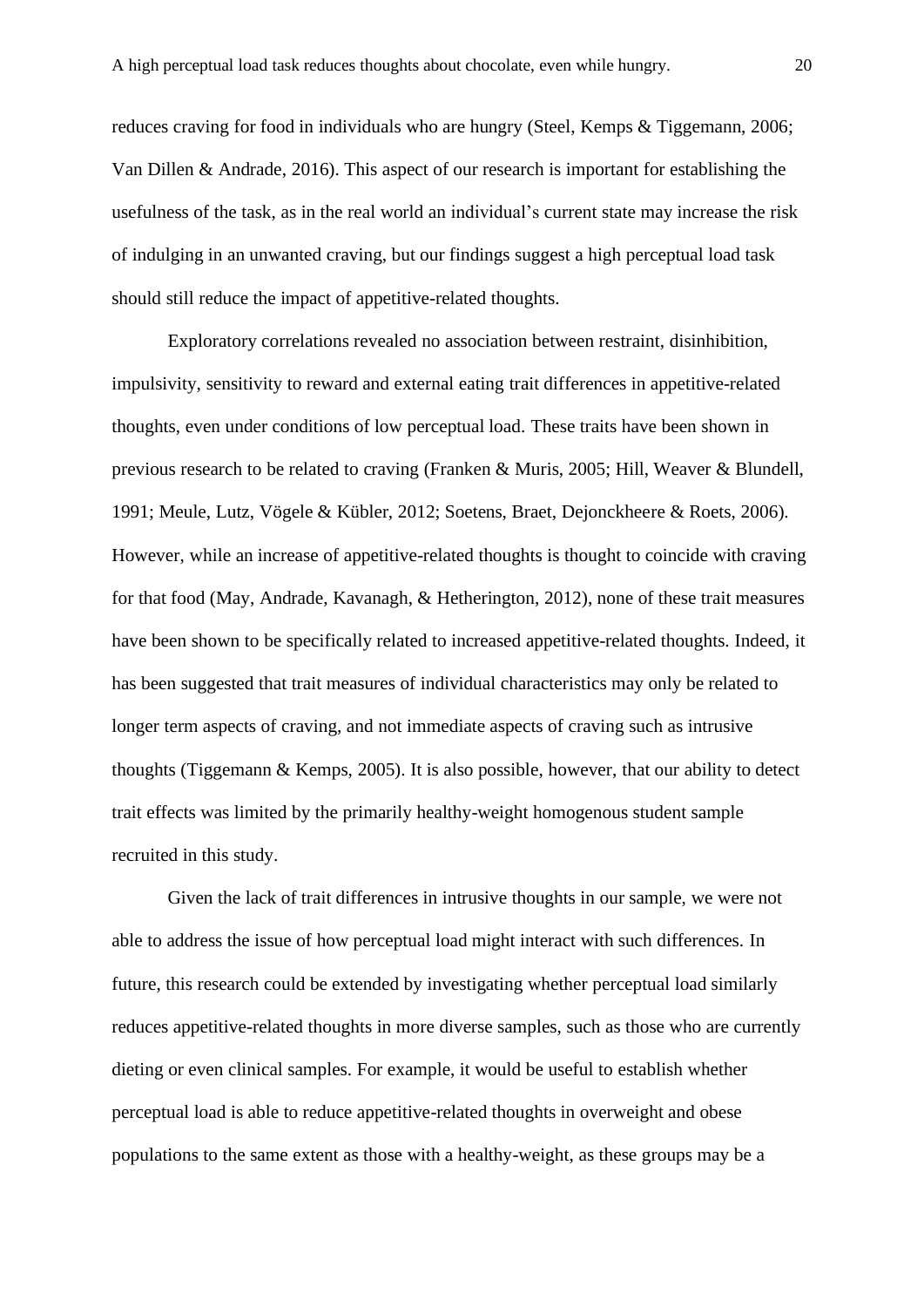greater risk of experiencing cravings (Delahanty, Meigs, Hayden, Williamson, & Nathan, 2002; Rodin, Manuso, Granger, & Nelbach, 1991). For now, we note promising preliminary evidence that perceptual load was effective at reducing appetitive-related thoughts across individuals, even in those who showed the highest frequency of appetitive-related thoughts.

An advantage of our task is that we were able to directly test whether the number of thoughts produced during the task varied under different levels of perceptual load, rather than relying on a single measure of craving taken after the experiment. However, due to the within subjects design we could not test whether perceptual load had any long term effect on craving or consumption. Van Dillen & Andrade (2016) found that participants choose a healthier snack after playing Tetris, suggesting that a visually distracting task is able to influence actual eating behaviour after completion of the task. As Tetris is also likely to be high in perceptual demand, this implies that a high perceptual load task may also influence subsequent behaviour. In future, it would be useful to test whether perceptual load can reduce unwanted snacking, as this determines whether engaging in tasks high in perceptual load is a worthwhile real-world recommendation.

To summarise, our study clearly shows that perceptual load reduces intrusive appetitive thoughts about chocolate. This suggests Load Theory may be a useful framework to predict the situations in which individuals may be vulnerable to appetitive-related thoughts, which may then result in craving and unwanted consumption. In addition, engaging in high perceptual load tasks may be a valid strategy to reduce the occurrence of appetitiverelated thoughts, even when experiencing high levels of hunger, craving or liking for the specific food item.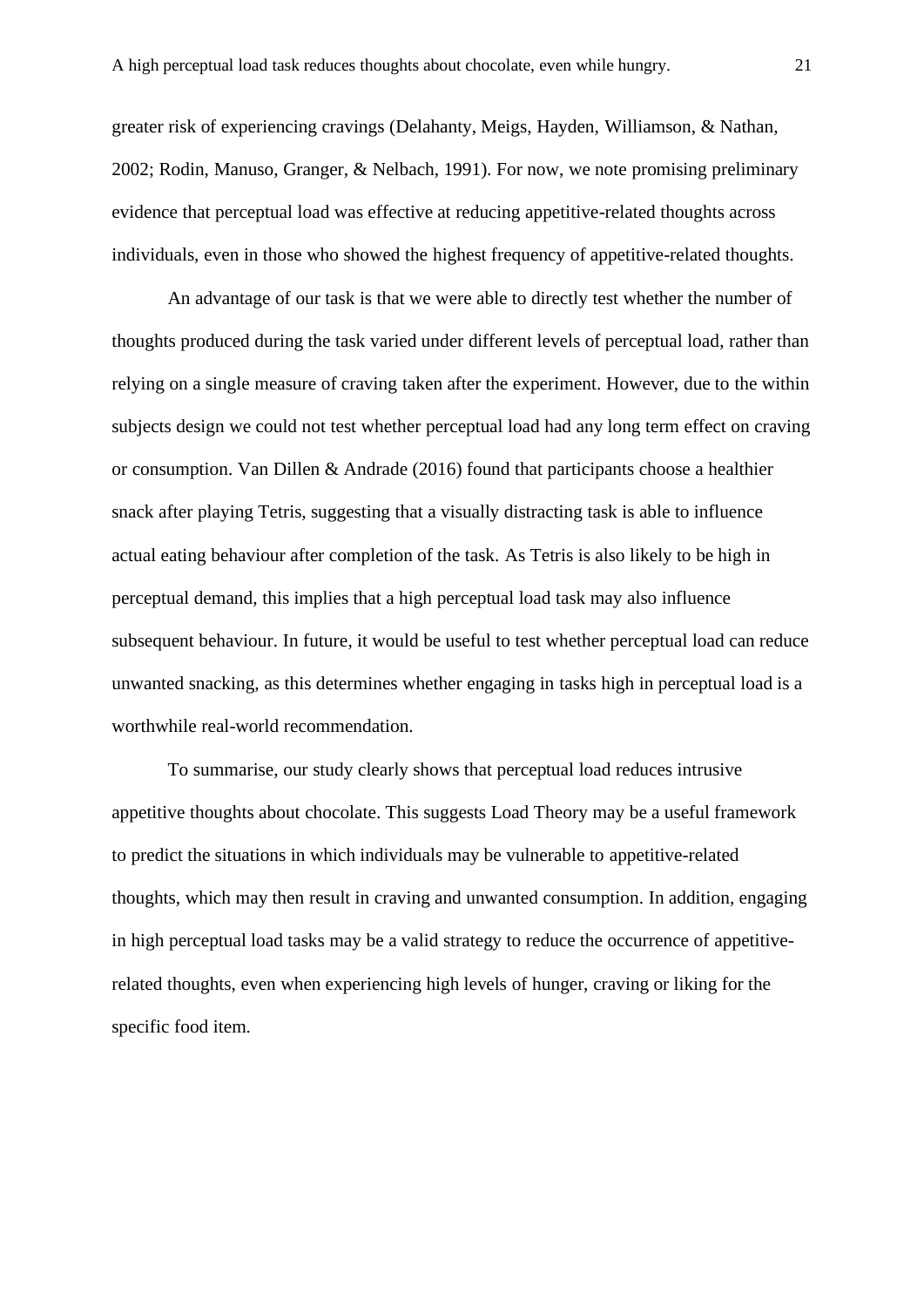Author contributions: J. Morris, M. R. Yeomans and S. Forster designed the study. M. Y. K. Ngai collected the data. J. Morris analysed the data and prepared the original draft manuscript. J. Morris, M. R. Yeomans and S. Forster reviewed and edited the manuscript.

Funding: This research did not receive any specific grant from funding agencies in the public, commercial, or not-for-profit sectors.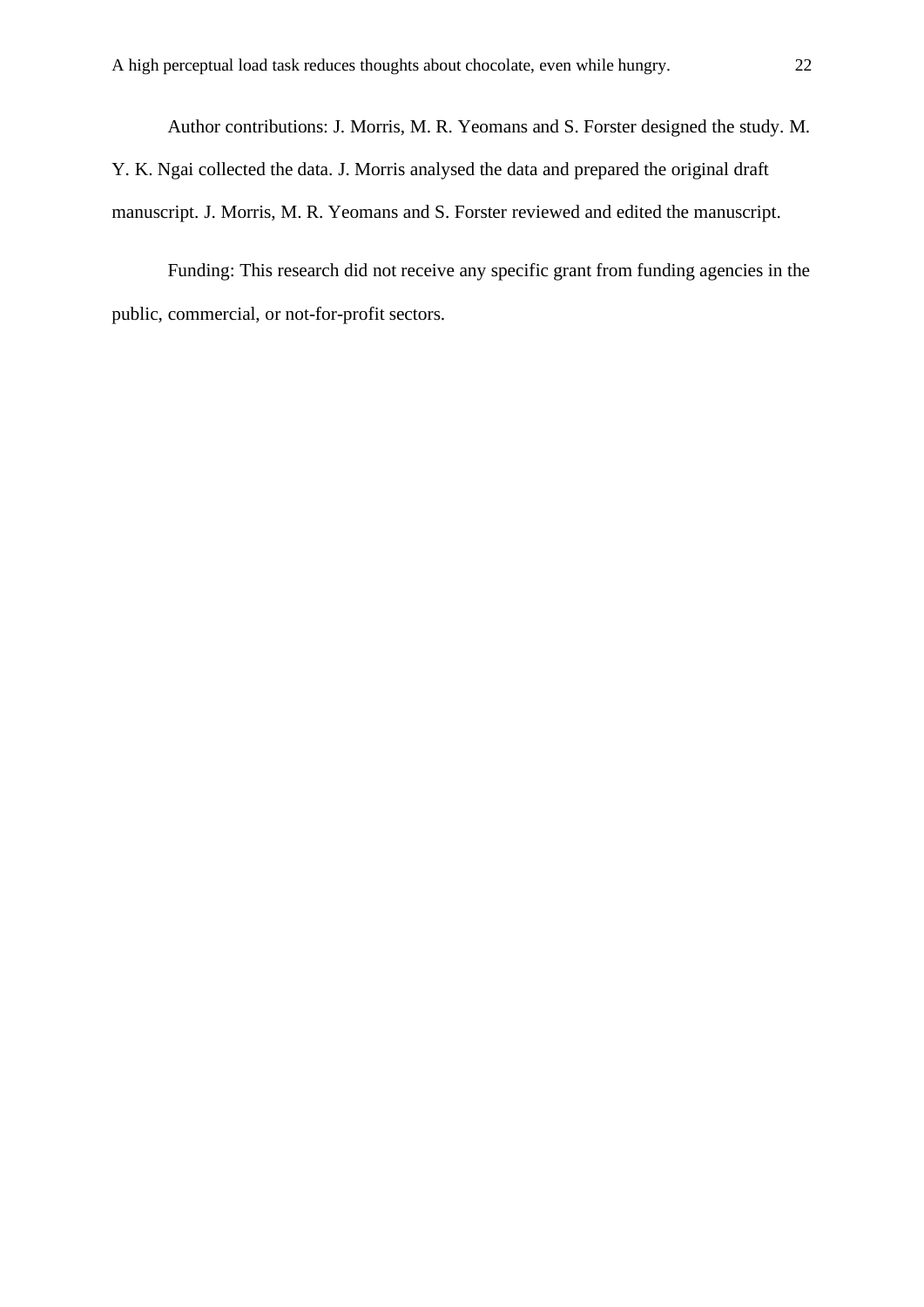#### **References**

Andrade, J., Pears, S., May, J., & Kavanagh, D. J. (2012). Use of a clay modeling task to reduce chocolate craving. *Appetite*, *58*(3), 955-963. Doi: 10.1016/j.appet.2012.02.044

Baird, B., Smallwood, J., Fishman, D. J., Mrazek, M. D., & Schooler, J. W. (2013). Unnoticed intrusions: Dissociations of meta-consciousness in thought suppression. *Consciousness and Cognition*, *22*(3), 1003-1012. Doi: 10.1016/j.concog.2013.06.009

- Barnes, R. D., Masheb, R. M., & Grilo, C. M. (2011). Food thought suppression: A matched comparison of obese individuals with and without binge eating disorder. Eating behaviors, 12(4), 272-276. Doi: 10.1016/j.eatbeh.2011.07.011
- Cartwright-Finch, U., & Lavie, N. (2006). The role of perceptual load in Inattentional Blindness. *Cognition*, 102(3), 321–340. Doi: 10.1016/j.cognition.2006.01.002
- Cui, X., Jeter, C. B., Yang, D., Montague, P. R., & Eagleman, D. M. (2007). Vividness of mental imagery: individual variability can be measured objectively. *Vision research*, *47*(4), 474-478. Doi: 10.1016/j.visres.2006.11.013
- Dalton, P., Lavie, N., & Spence, C. (2009). The role of working memory in tactile selective attention. *The Quarterly Journal of Experimental Psychology*, 62(4), 635-644. Doi: 10.1080/17470210802483503
- Delahanty, L. M., Meigs, J. B., Hayden, D., Williamson, D. A., & Nathan, D. M. (2002). Psychological and behavioral correlates of baseline BMI in the diabetes prevention program (DPP). *Diabetes care*, *25*(11), 1992-1998. Doi: 10.2337/diacare.25.11.1992
- Erskine, J. A. (2008). Resistance can be futile: Investigating behavioural rebound. Appetite, 50(2-3), 415-421. Doi: 10.1016/j.appet.2007.09.006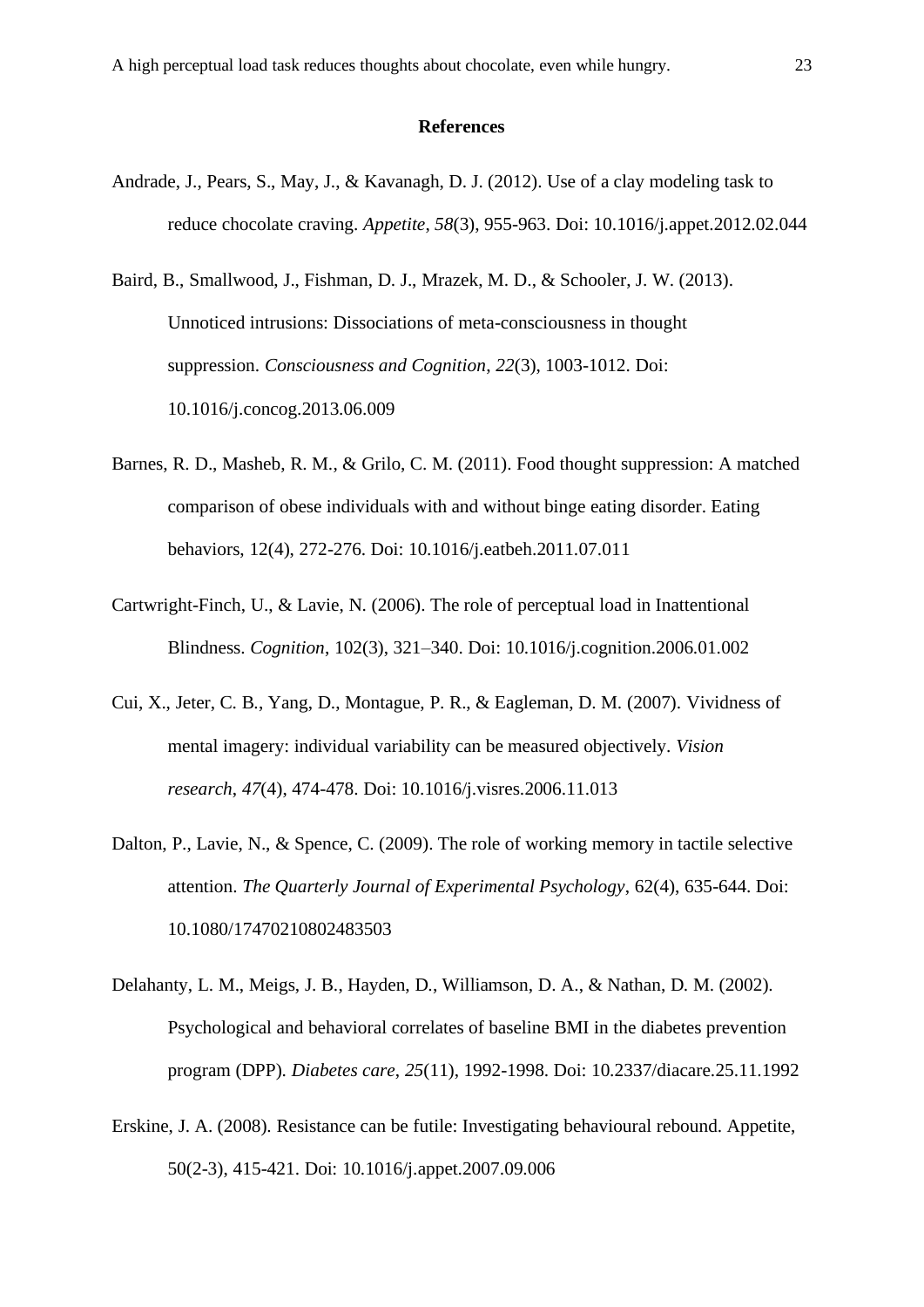- Erskine, J. A., & Georgiou, G. J. (2010). Effects of thought suppression on eating behaviour in restrained and non-restrained eaters. *Appetite*, *54*(3), 499-503. Doi: 10.1016/j.appet.2010.02.001
- Fedoroff, I. D., Polivy, J., & Herman, C. P. (1997). The effect of pre-exposure to food cues on the eating behavior of restrained and unrestrained eaters. *Appetite*, *28*(1), 33-47. Doi: 10.1006/appe.1996.0057
- Field, M., Munafò, M. R., & Franken, I. H. A. (2009). A meta-analytic investigation of the relationship between attentional bias and subjective craving in substance abuse. Psychological Bulletin, 135(4), 589–607. Doi: 10.1037/a0015843
- Field, M., Werthmann, J., Franken, I., Hofmann, W., Hogarth, L., & Roefs, A. (2016). The role of attentional bias in obesity and addiction. *Health Psychology*, *35*(8), 767. Doi: 10.1037/hea0000405
- Forster, S., & Lavie, N. (2008). Failures to ignore entirely irrelevant distractors: The role of load. *Journal of Experimental Psychology: Applied*, *14*(1), 73. Doi: 10.1037/1076- 898X.14.1.73
- Forster, S., & Lavie, N. (2009). Harnessing the wandering mind: The role of perceptual load. *Cognition,* 111(3), 345-355. Doi: 10.1016/j.cognition.2009.02.006
- Forster, S., & Spence, C. (2018). "What smell?" Temporarily loading visual attention induces a prolonged loss of olfactory awareness. *Psychological science*, *29*(10), 1642-1652. Doi: 10.1177/0956797618781325
- Franken, I. H. (2003). Drug craving and addiction: integrating psychological and neuropsychopharmacological approaches. *Progress in Neuro-Psychopharmacology and Biological Psychiatry*, *27*(4), 563-579. Doi: 10.1016/S0278-5846(03)00081-2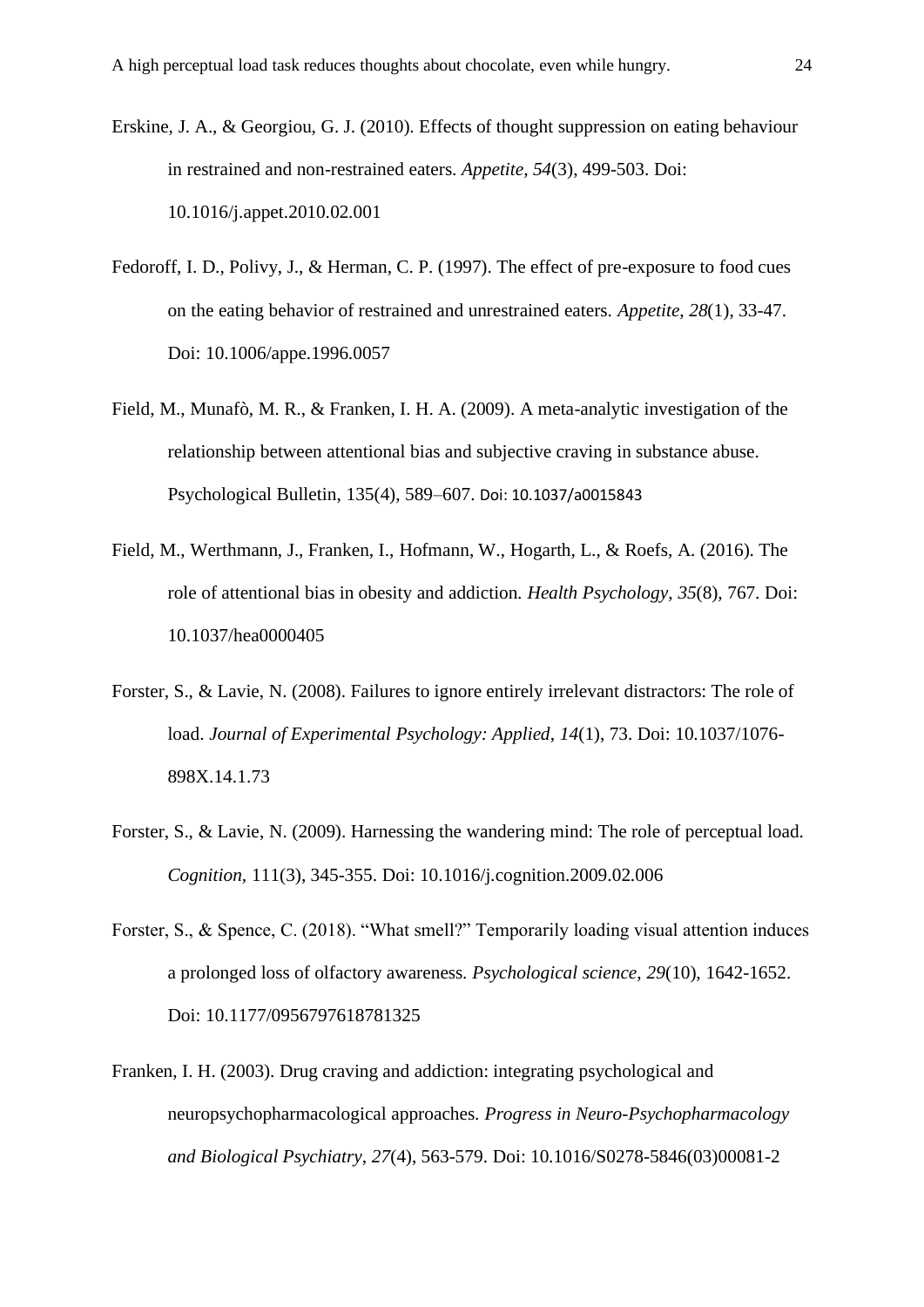- Franken, I. H., & Muris, P. (2005). Individual differences in reward sensitivity are related to food craving and relative body weight in healthy women. *Appetite*, *45*(2), 198-201. Doi: 10.1016/j.appet.2005.04.004
- Gay, P., Schmidt, R. E., & Van der Linden, M. (2011). Impulsivity and intrusive thoughts: Related manifestations of self-control difficulties? *Cognitive Therapy and Research,* 35(4), 293-303. Doi: 10.1007/s10608-010-9317-z
- Geden, M., Staicu, A. M., & Feng, J. (2018). The impacts of perceptual load and driving duration on mind wandering in driving. *Transportation research part F: traffic psychology and behaviour*, *57*, 75-83. Doi: 10.1016/j.trf.2017.07.004
- Hallam, J., Boswell, R. G., DeVito, E. E., & Kober, H. (2016). Focus: sex and gender health: gender-related differences in food craving and obesity. *The Yale journal of biology and medicine*, *89*(2), 161. Retrieved from: https://www.ncbi.nlm.nih.gov/pmc/articles/PMC4918881/
- Hetherington, M. M., & Macdiarmid, J. I. (1995). Pleasure and excess: Liking for and overconsumption of chocolate. *Physiology & behavior*, *57*(1), 27-35. Doi: 10.1016/0031-9384(94)00199-F
- Higgs, S. (2016). Cognitive processing of food rewards. *Appetite*, *104*, 10-17. Doi: 10.1016/j.appet.2015.10.003
- Hill, A. J., Weaver, C. F., & Blundell, J. E. (1991). Food craving, dietary restraint and mood. *Appetite*, *17*(3), 187-197. Doi: 10.1016/0195-6663(91)90021-J
- Hooper, N., Sandoz, E. K., Ashton, J., Clarke, A., & McHugh, L. (2012). Comparing thought suppression and acceptance as coping techniques for food cravings. Eating behaviors, 13(1), 62-64. Doi: 10.1016/j.eatbeh.2011.10.002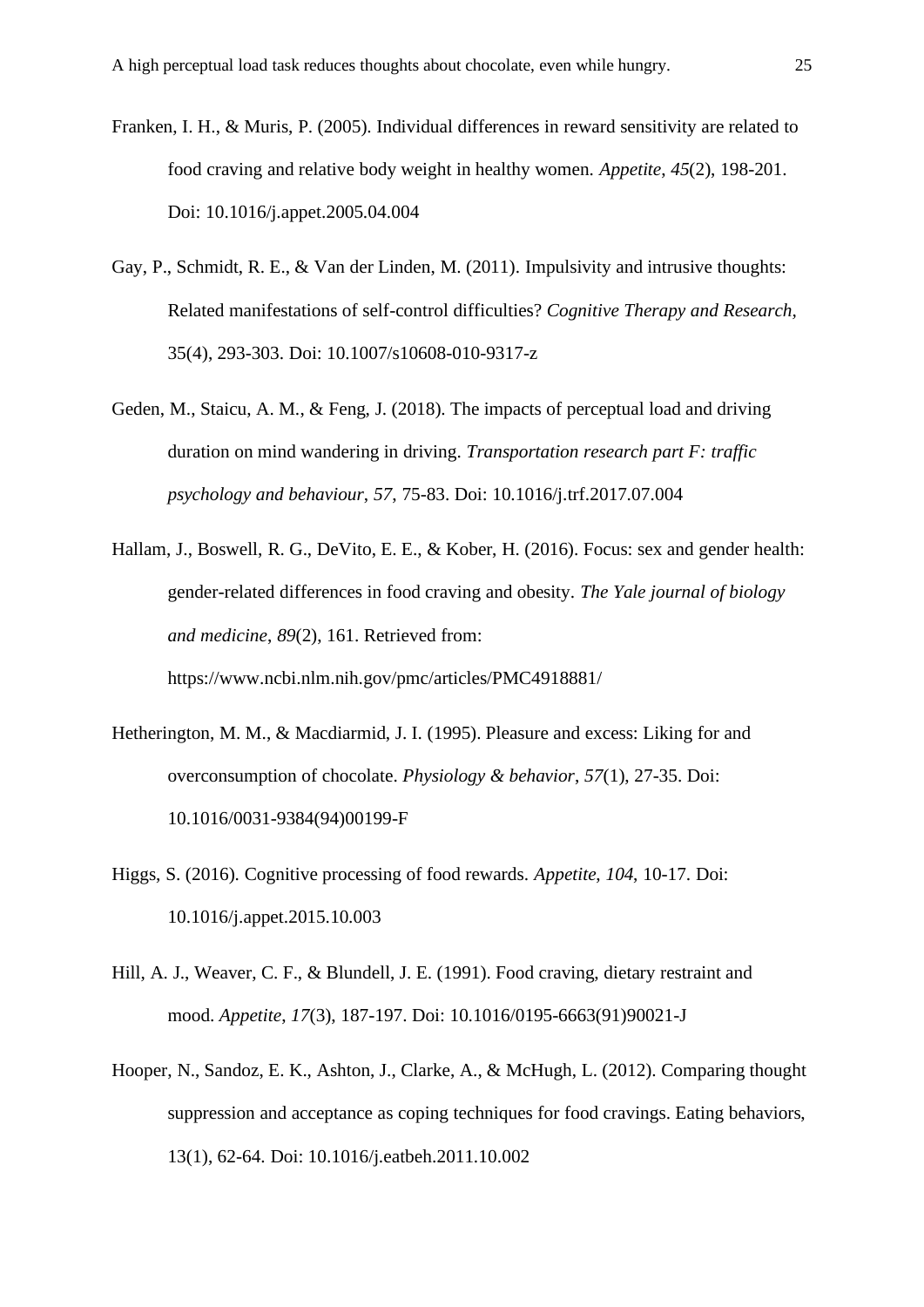- Johnston, L., Bulik, C. M., & Anstiss, V. (1999). Suppressing thoughts about chocolate. International Journal of Eating Disorders, 26, 21–27. Doi: 10.1002/(SICI)1098- 108X(199907)26:1<21::AID-EAT3>3.0.CO;2-7
- Kemps, E., & Tiggemann, M. (2007). Modality-specific imagery reduces cravings for food: an application of the elaborated intrusion theory of desire to food craving. *Journal of Experimental Psychology: Applied*, *13*(2), 95. Doi: 10.1037/1076-898X.13.2.95
- Kemps, E., & Tiggemann, M. (2013). Hand-held dynamic visual noise reduces naturally occurring food cravings and craving-related consumption. *Appetite*, *68*, 152-157. Doi: 10.1016/j.appet.2013.05.001
- Kemps, E., Tiggemann, M., & Hart, G. (2005). Chocolate cravings are susceptible to visuospatial interference. Eating Behaviors, 6(2), 101-107. Doi: 10.1016/j.eatbeh.2004.08.006
- Kemps, E., Tiggemann, M., Woods, D., & Soekov, B. (2004). Reduction of food cravings through concurrent visuospatial processing. International Journal of Eating Disorders, 36(1), 31-40. Doi: 10.1002/eat.20005
- Keogh, R., & Pearson, J. (2018). The blind mind: No sensory visual imagery in aphantasia. Cortex, 105, 53-60. Doi: 10.1016/j.cortex.2017.10.012
- Lattimore, P., & Maxwell, L. (2004). Cognitive load, stress, and disinhibited eating. *Eating Behaviors*, *5*(4), 315-324. Doi: 10.1016/j.eatbeh.2004.04.009
- Lavie, N., Hirst, A., De Fockert, J. W., & Viding, E. (2004). Load theory of selective attention and cognitive control. *Journal of Experimental Psychology: General*, *133*(3), 339. Doi: 10.1037/0096-3445.133.3.339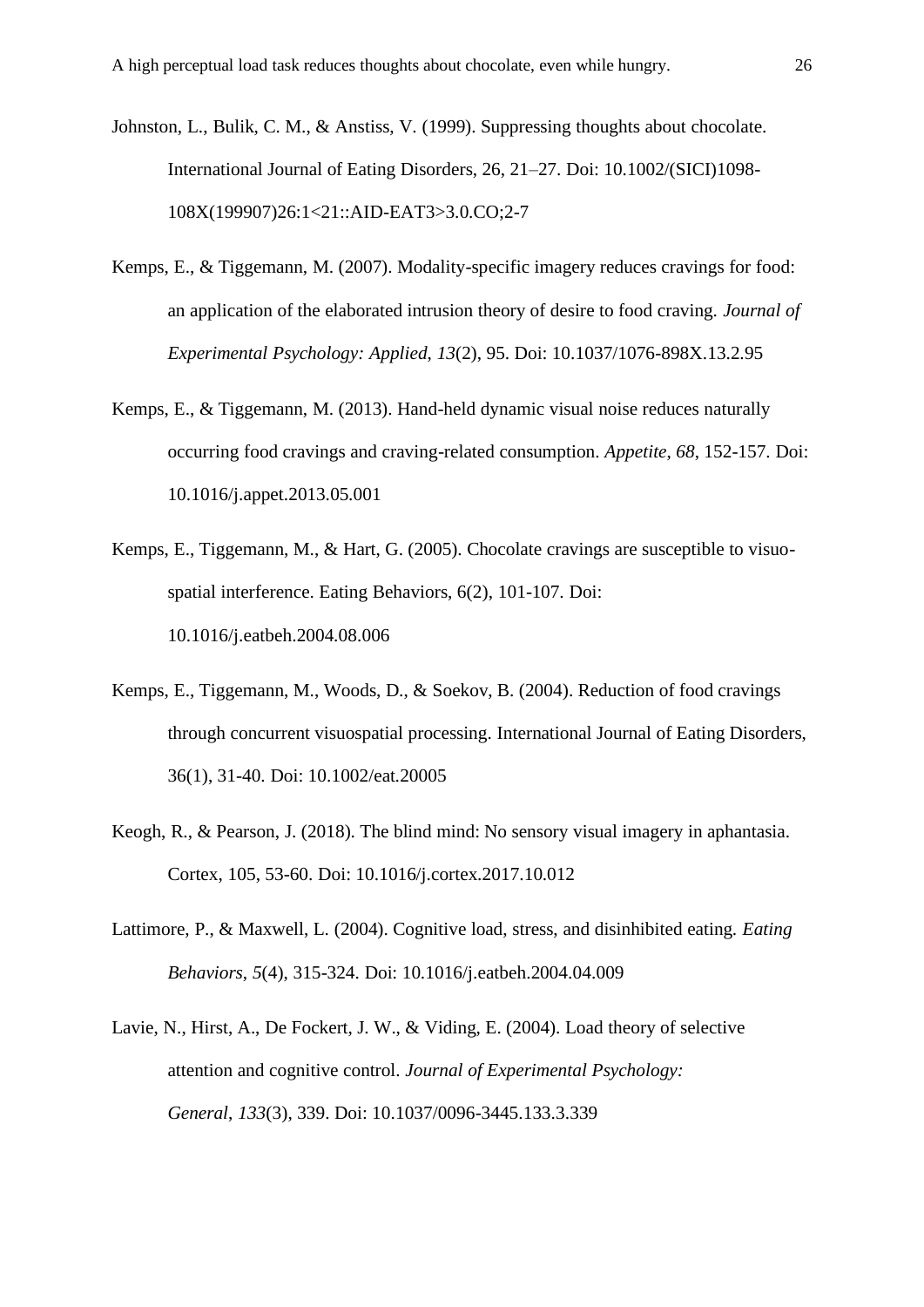- Lavie, N. (2005). Distracted and confused?: Selective attention under load. Trends in cognitive sciences, 9(2), 75-82. Doi: 10.1016/j.tics.2004.12.004
- Lavie, N. (2010). Attention, distraction, and cognitive control under load. *Current directions in psychological science*, *19*(3), 143-148. Doi: 10.1177/0963721410370295
- Lunn, J., Sjoblom, A., Ward, J., Soto-Faraco, S., & Forster, S. (2019). Multisensory enhancement of attention depends on whether you are already paying attention. *Cognition*, *187*, 38-49. Doi: 10.1016/j.cognition.2019.02.008
- Macdonald, J. S., & Lavie, N. (2011). Visual perceptual load induces inattentional deafness. *Attention, Perception, & Psychophysics*, 73(6), 1780-1789. Doi: 10.3758/s13414-011- 0144-4
- May, J., Andrade, J., Batey, H., Berry, L. M., & Kavanagh, D. J. (2010). Less food for thought. Impact of attentional instructions on intrusive thoughts about snack foods. *Appetite*, *55*(2), 279-287. Doi: 10.1016/j.appet.2010.06.014
- May, J., Andrade, J., Kavanagh, D. J., & Hetherington, M. (2012). Elaborated Intrusion theory: *A cognitive-emotional theory of food craving.* Current Obesity Reports, 1(2), 114-121. Doi: 10.1007/s13679-012-0010-2
- McClelland, A., Kemps, E., & Tiggemann, M. (2006). Reduction of vividness and associated craving in personalized food imagery. *Journal of Clinical Psychology*, *62*(3), 355- 365. Doi: 10.1002/jclp.20216
- Meule, A., Lutz, A., Vögele, C., & Kübler, A. (2012). Food cravings discriminate differentially between successful and unsuccessful dieters and non-dieters. Validation of the Food Cravings Questionnaires in German. *Appetite*, 58(1), 88-97. Doi: 10.1016/j.appet.2011.09.010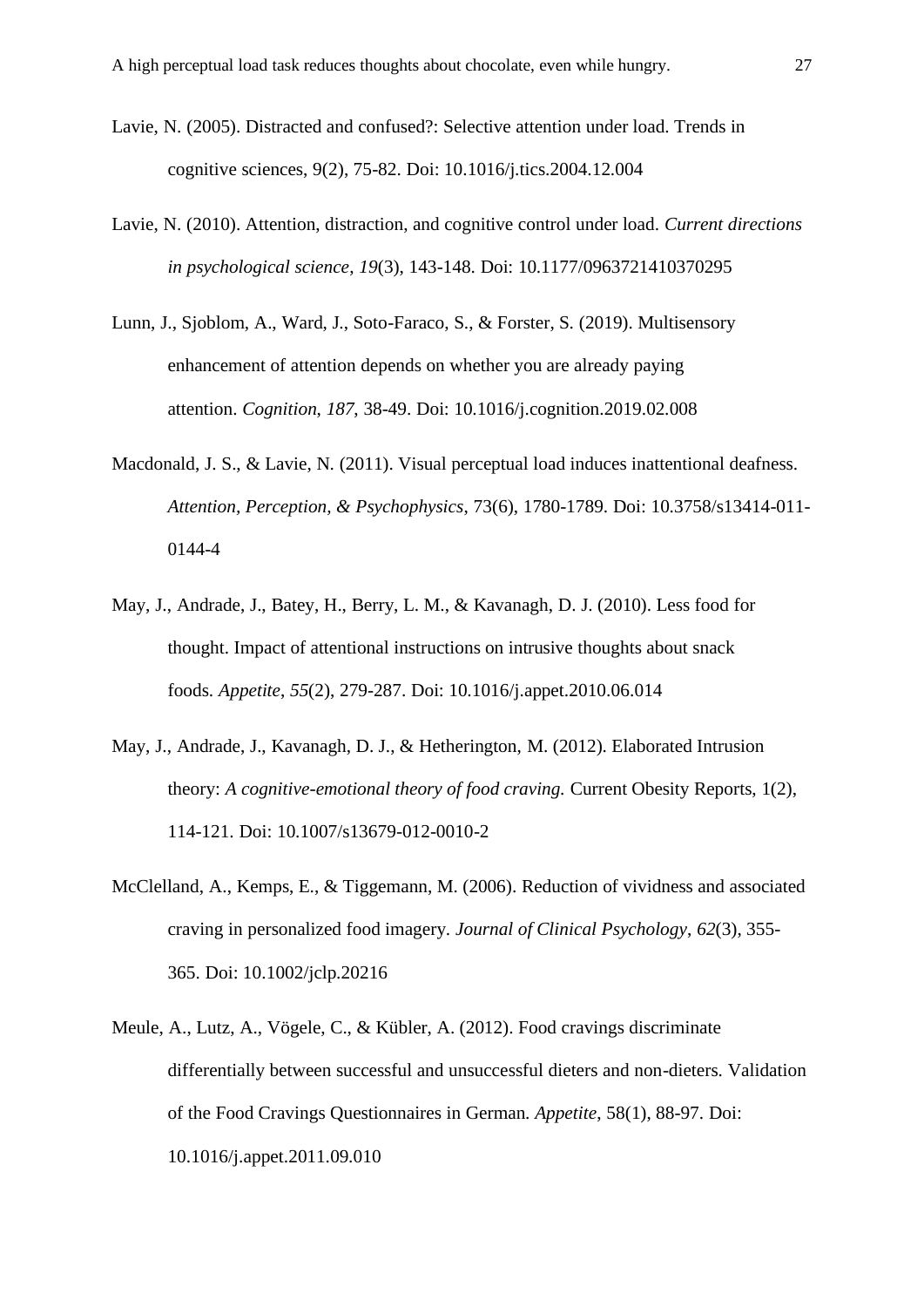- Meule, A., Westenhöfer, J., & Kübler, A. (2011). Food cravings mediate the relationship between rigid, but not flexible control of eating behavior and dieting success. *Appetite*, 57(3), 582-584. Doi: 10.1016/j.appet.2011.07.013
- Morris, J., Yeomans, M. R., & Forster, S. (2018). A novel approach to measuring attentional bias for food using load theory: A preliminary investigation. *Appetite,* 123, 465. Doi: 10.1016/j.appet.2017.11.068
- Overduin, J., & Jansen, A. (1996). Food cue reactivity in fasting and non‐fasting subjects. *European Eating Disorders Review: The Professional Journal of the Eating Disorders Association*, *4*(4), 249-259. Doi: 10.1002/(SICI)1099- 0968(199612)4:4<249::AID-ERV158>3.0.CO;2-3
- Patton, J. H., Stanford, M. S., & Barratt, E. S. (1995). Factor structure of the Barratt impulsiveness scale. *Journal of clinical psychology*, 51(6), 768-774. Doi: 10.1002/1097-4679(199511)51:6<768::AID-JCLP2270510607>3.0.CO;2-1
- Polivy, J., Coleman, J., & Herman, C. P. (2005). The effect of deprivation on food cravings and eating behavior in restrained and unrestrained eaters. *International Journal of Eating Disorders*, *38*(4), 301-309. Doi: 10.1002/eat.20195
- Richard, A., Meule, A., Reichenberger, J., & Blechert, J. (2017). Food cravings in everyday life: An EMA study on snack-related thoughts, cravings, and consumption. Appetite, 113, 215-223. Doi: 10.1016/j.appet.2017.02.037
- Rodin, J., Mancuso, J., Granger, J., & Nelbach, E. (1991). Food cravings in relation to body mass index, restraint and estradiol levels: a repeated measures study in healthy women. *Appetite*, *17*(3), 177-185. Doi: 10.1016/0195-6663(91)90020-S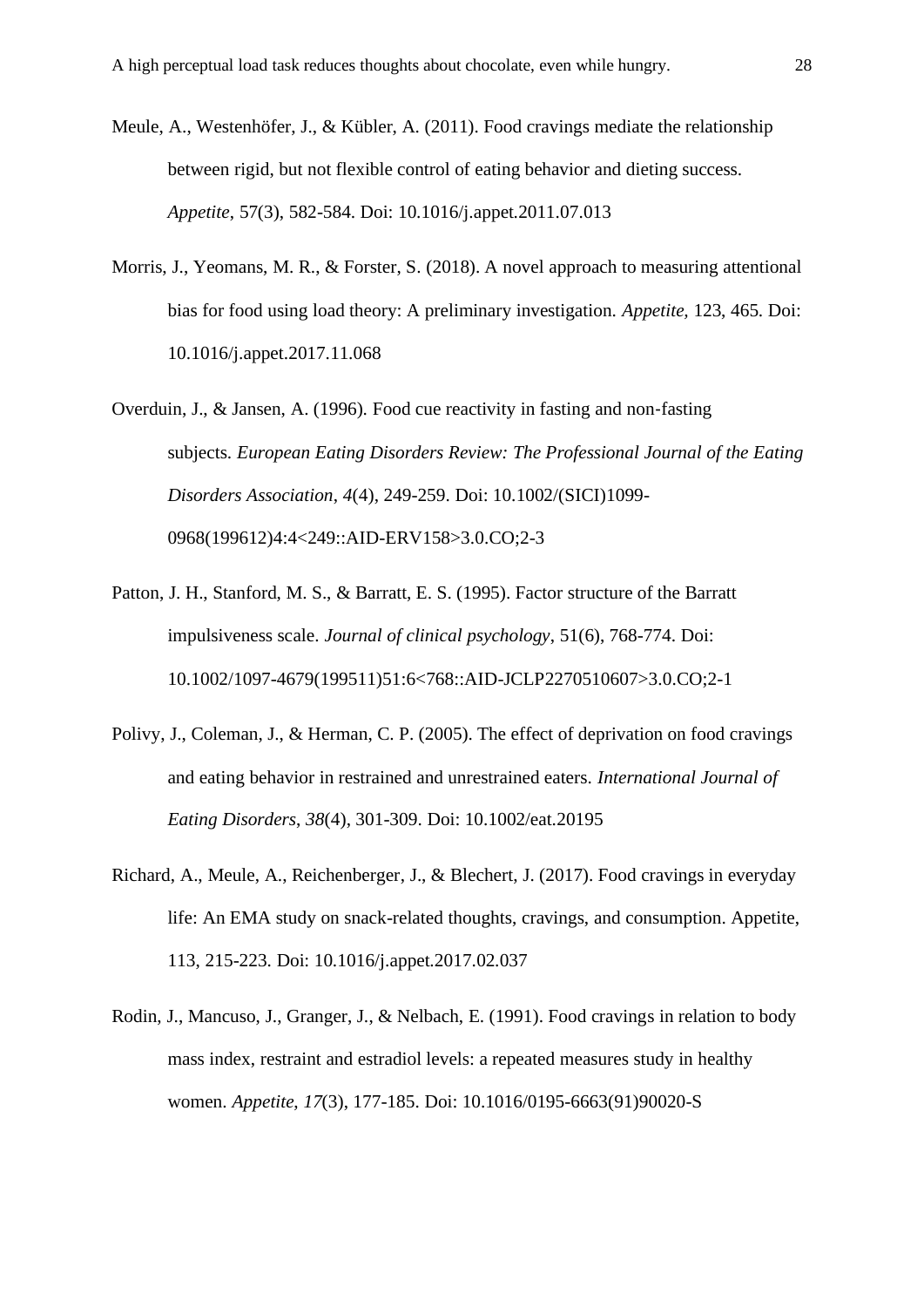- Schneider, W., Eschman, A., & Zuccolotto, A. (2002). EPrime user's guide. *Pittsburgh, PA: Psychology Software Tools Inc*.
- Skorka-Brown, J., Andrade, J., & May, J. (2014). Playing 'Tetris' reduces the strength, frequency and vividness of naturally occurring cravings. *Appetite*, *76*, 161-165. Doi: 10.1016/j.appet.2014.01.073
- Smeets, E., Roefs, A., & Jansen, A. (2009). Experimentally induced chocolate craving leads to an attentional bias in increased distraction but not in speeded detection. *Appetite*, *53*(3), 370-375. Doi: 10.1016/j.appet.2009.07.020
- Soetens, B., Braet, C., Dejonckheere, P., & Roets, A. (2006). 'When suppression backfires' the ironic effects of suppressing eating-related thoughts. *Journal of Health Psychology,* 11(5), 655-668. Doi: 10.1177/1359105306066615
- Spence, C., & Santangelo, V. (2009). Capturing spatial attention with multisensory cues: A review. *Hearing research*, *258*(1-2), 134-142. Doi: 10.1016/j.heares.2009.04.015
- Steel, D., Kemps, E., & Tiggemann, M. (2006). Effects of hunger and visuo-spatial interference on imagery-induced food cravings. *Appetite*, 46(1), 36-40. Doi: 10.1016/j.appet.2005.11.001
- Stunkard, A. J., & Messick, S. (1985). The three-factor eating questionnaire to measure dietary restraint, disinhibition and hunger. *Journal of psychosomatic research*, 29(1), 71-83. Doi: 10.1016/0022-3999(85)90010-8
- Tiggemann, M., & Kemps, E. (2005). The phenomenology of food cravings: the role of mental imagery. *Appetite,* 45(3), 305-313. Doi: 10.1016/j.appet.2005.06.004
- Torrubia, R., Avila, C., Moltó, J., & Caseras, X. (2001). The Sensitivity to Punishment and Sensitivity to Reward Questionnaire (SPSRQ) as a measure of Gray's anxiety and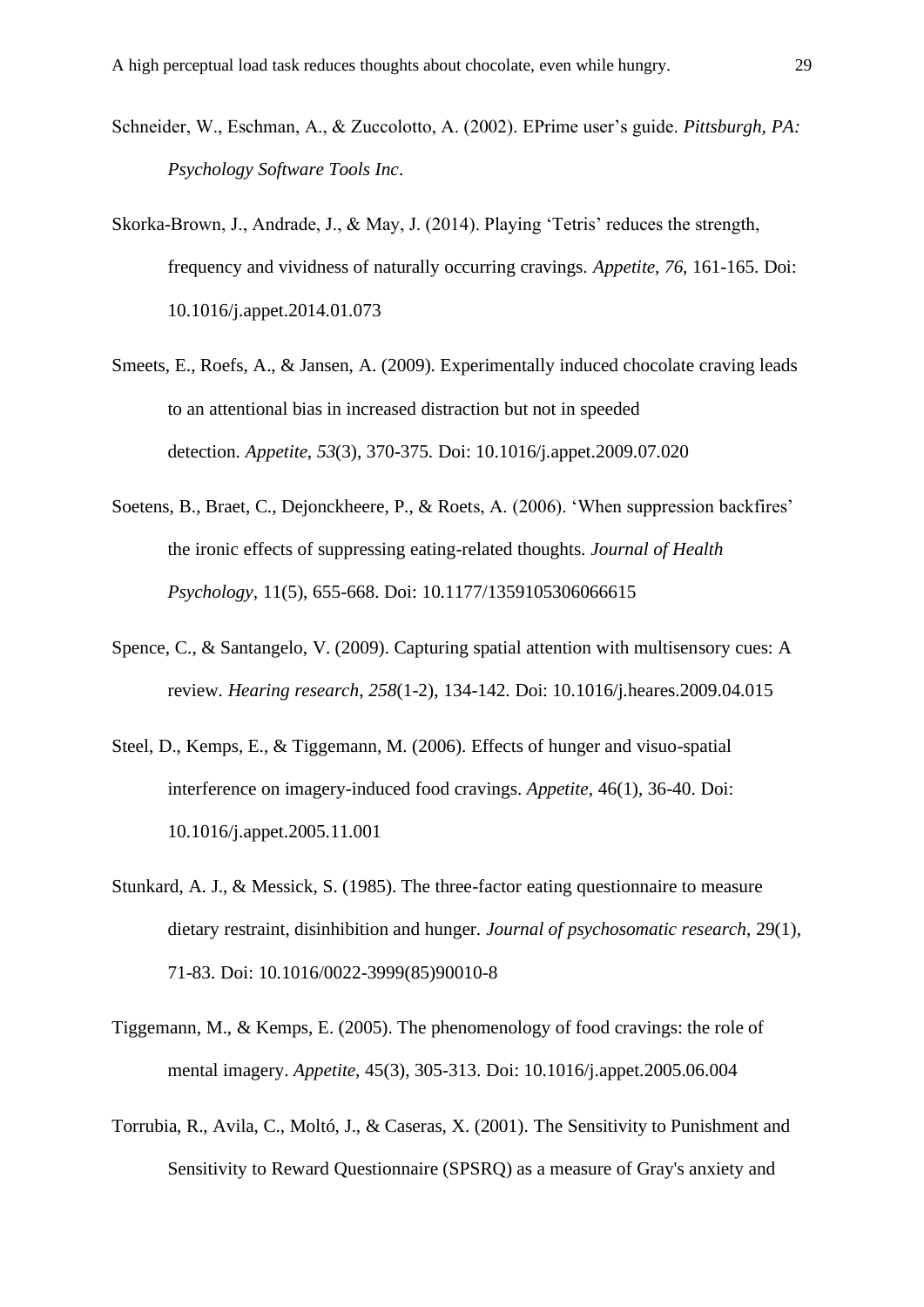impulsivity dimensions. *Personality and individual differences*, 31(6), 837-862. Doi: 10.1016/S0191-8869(00)00183-5

- Van Dillen, L. F., & Andrade, J. (2016). Derailing the streetcar named desire. Cognitive distractions reduce individual differences in cravings and unhealthy snacking in response to palatable food. *Appetite*, *96*, 102-110. Doi: 10.1016/j.appet.2015.09.013
- Van Dillen, L. F., Papies, E. K., & Hofmann, W. (2013). Turning a blind eye to temptation: How cognitive load can facilitate self-regulation. *Journal of Personality and Social Psychology*, *104*(3), 427. Doi: 10.1037/a0031262
- Van Strien, T., Frijters, J. E., Bergers, G. P., & Defares, P. B. (1986). The Dutch Eating Behavior Questionnaire (DEBQ) for assessment of restrained, emotional, and external eating behavior. *International journal of eating disorders*, 5(2), 295-315. Doi: 10.1002/1098-108X(198602)5:2<295::AID-EAT2260050209>3.0.CO;2-T
- Ward, A., & Mann, T. (2000). Don't mind if I do: Disinhibited eating under cognitive load. *Journal of personality and social psychology*, *78*(4), 753. Doi: 10.1037/0022- 3514.78.4.753
- Warren, C., & Cooper, P. J. (1988). Psychological effects of dieting. *British Journal of Clinical Psychology*, *27*(3), 269-270. Doi: 10.1111/j.2044-8260.1988.tb00787.x
- Waters, A., Hill, A., & Waller, G. (2001). Bulimics' responses to food cravings: is bingeeating a product of hunger or emotional state? *Behaviour Research and Therapy*, *39*(8), 877-886. Doi: 10.1016/S0005-7967(00)00059-0
- Zimmerman, F. J., & Shimoga, S. V. (2014). The effects of food advertising and cognitive load on food choices. *BMC Public Health*, *14*(1), 342. Doi: 10.1186/1471-2458-14- 342